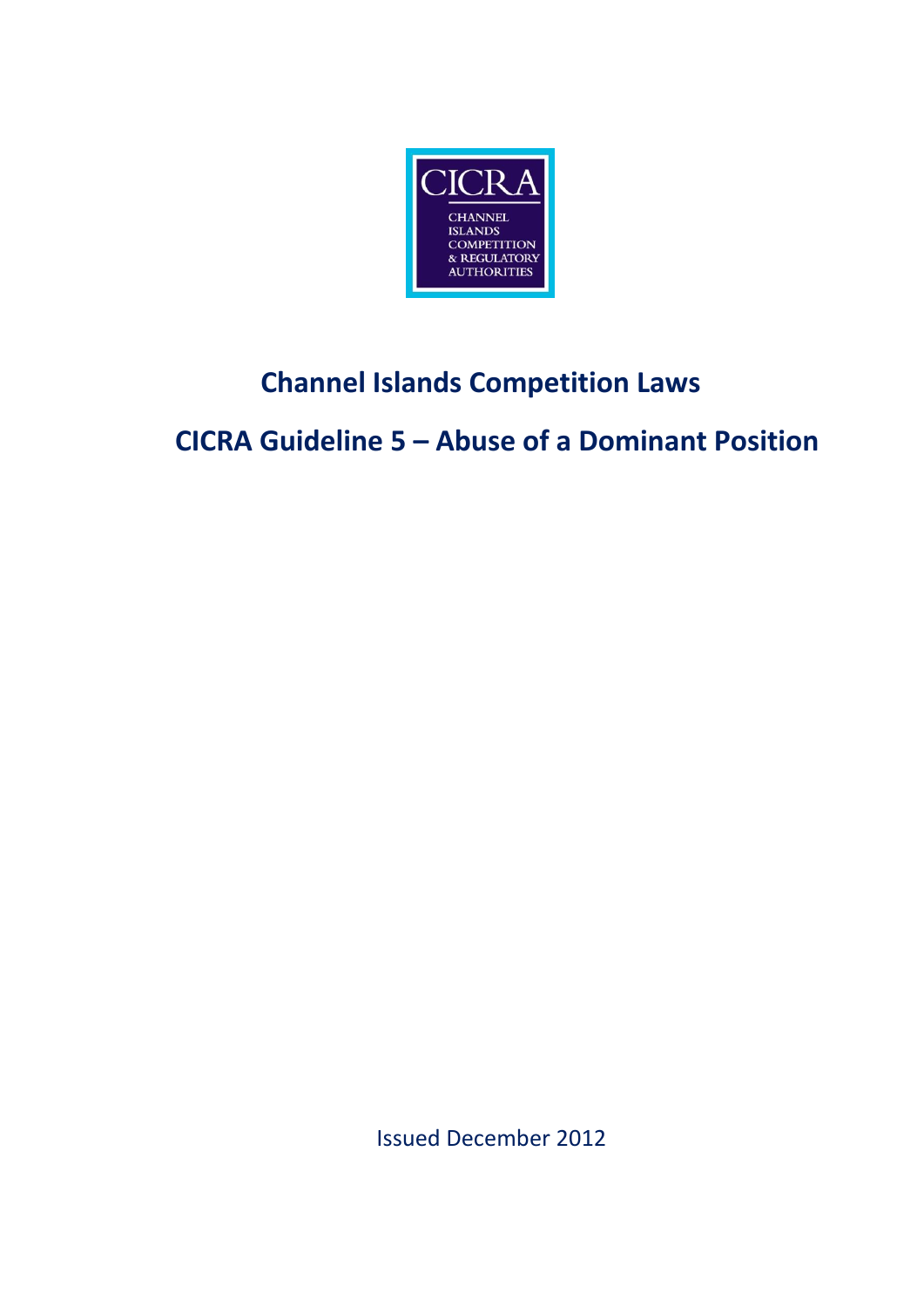### **What this guideline is about**

This guideline is one in a series of publications designed to inform businesses and consumers about how we, the Channel Islands Competition and Regulatory Authorities (CICRA), apply the competition laws in the Channel Islands. Details of how to obtain copies are at the back of this guideline.

The purpose of this guideline is to provide further information to consumers, businesses and their advisers about the provisions in the Jersey and Guernsey competition laws in respect of abuse of a dominant position in a market: how to identify that a business is in a dominant position and the conduct that may be regarded as abusive. Specifically, this guideline has been prepared to explain Article 16 of the *Competition (Jersey) Law 2005* and Section 1 of *The Competition (Guernsey) Ordinance, 2012.*

This guideline should not be relied on as a substitute for the laws themselves. If you have any doubts about your position under the laws, you should seek legal advice.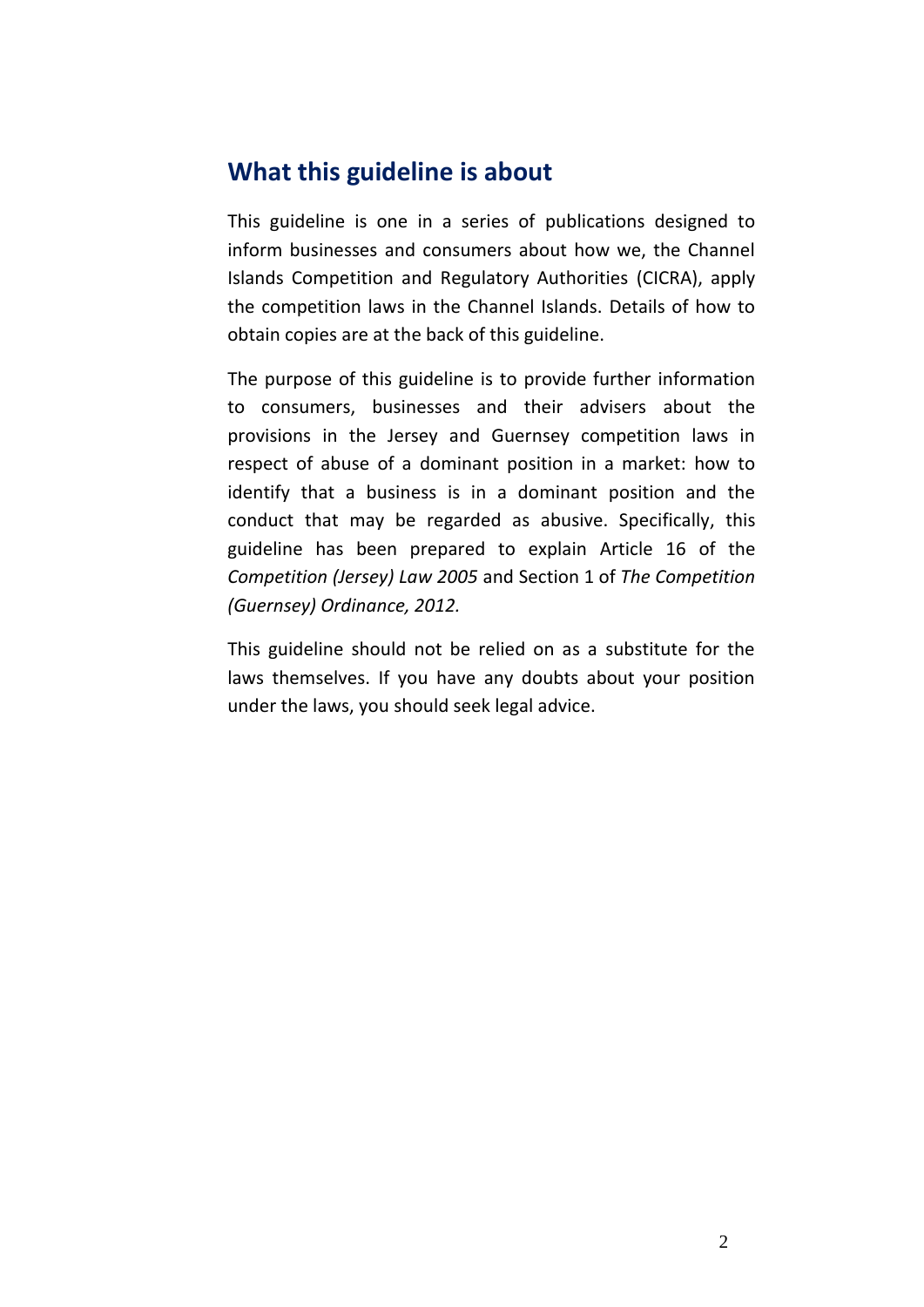# **Contents**

|    |                                 | Page |
|----|---------------------------------|------|
| 1  | Introduction                    | 4    |
| 2  | Abuse of a Dominant Position    | 7    |
| 3  | Exemptions                      | 9    |
| 4  | <b>Assessing Dominance</b>      | 9    |
| 5  | <b>Market Shares</b>            | 11   |
| 6  | <b>Potential Competition</b>    | 12   |
| 7  | <b>Other Constraints</b>        | 14   |
| 8  | <b>Collective Dominance</b>     | 15   |
| 9  | Abuse                           | 16   |
| 10 | <b>Excessively High Prices</b>  | 18   |
| 11 | <b>Price Discrimination</b>     | 19   |
| 12 | <b>Discounts</b>                | 21   |
| 13 | <b>Predatory Behaviour</b>      | 22   |
| 14 | Intentions                      | 23   |
| 15 | Feasibility of recouping losses | 25   |
| 16 | <b>Vertical Restraints</b>      | 26   |
| 17 | Refusal to Supply               | 27   |
| 18 | Abuse in Related Markets        | 28   |
| 19 | Conclusion                      | 29   |
| 20 | How can I find out more?        | 30   |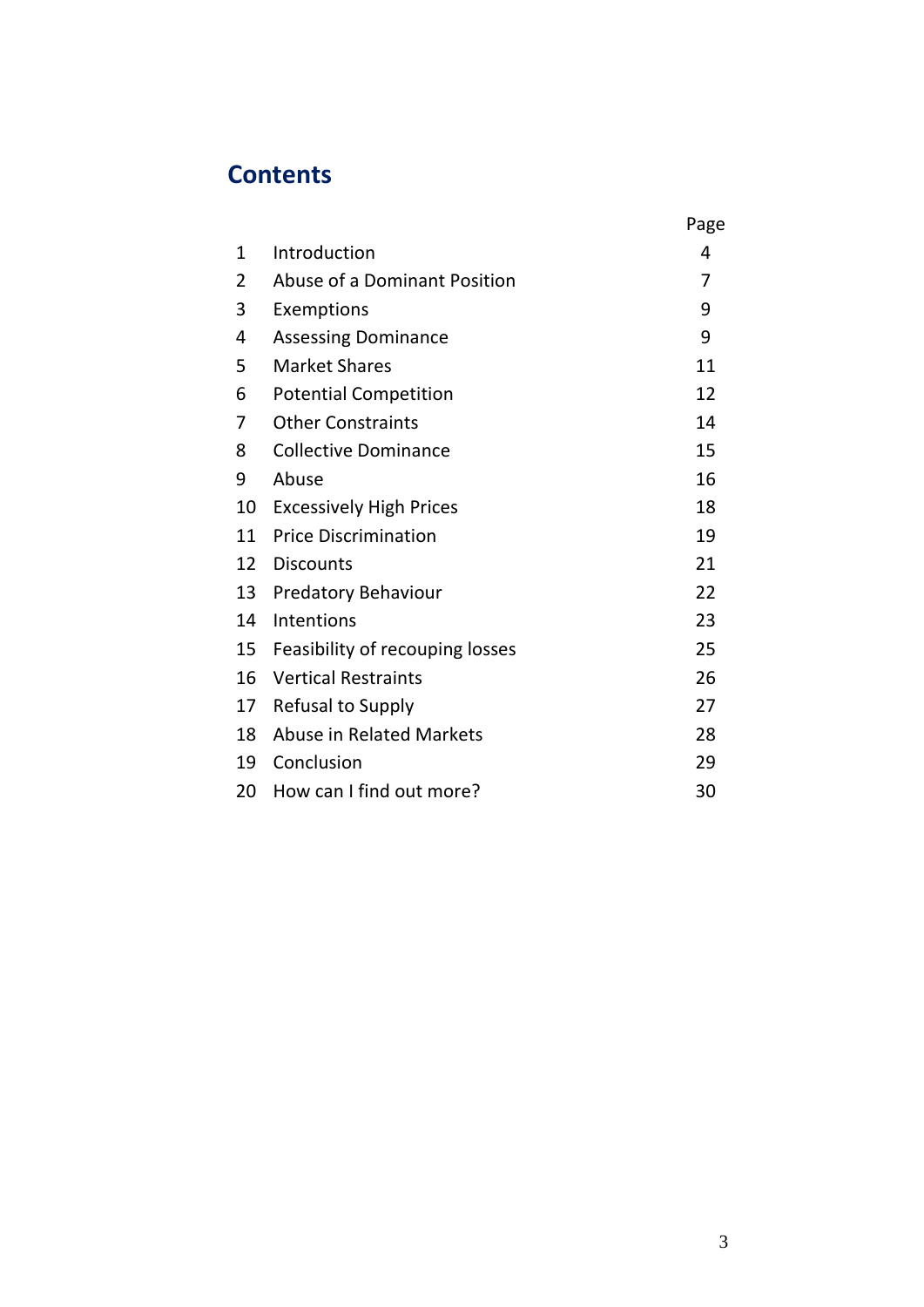# **1 Introduction**

#### **Why is competition important?**

Open and vigorous competition is good for consumers because it can result in lower prices, new products of a better quality and more choice. It is also good for fair-dealing businesses, which flourish when markets are competitive.

#### **Competition laws in the Channel Islands**

In the Channel Islands, the *Competition (Jersey) Law 2005* and *The Competition (Guernsey) Ordinance, 2012,* prohibit anticompetitive behaviour, including anti-competitive agreements between businesses and the abuse of a dominant position in a market. They also require certain mergers and acquisitions to be notified to CICRA for approval.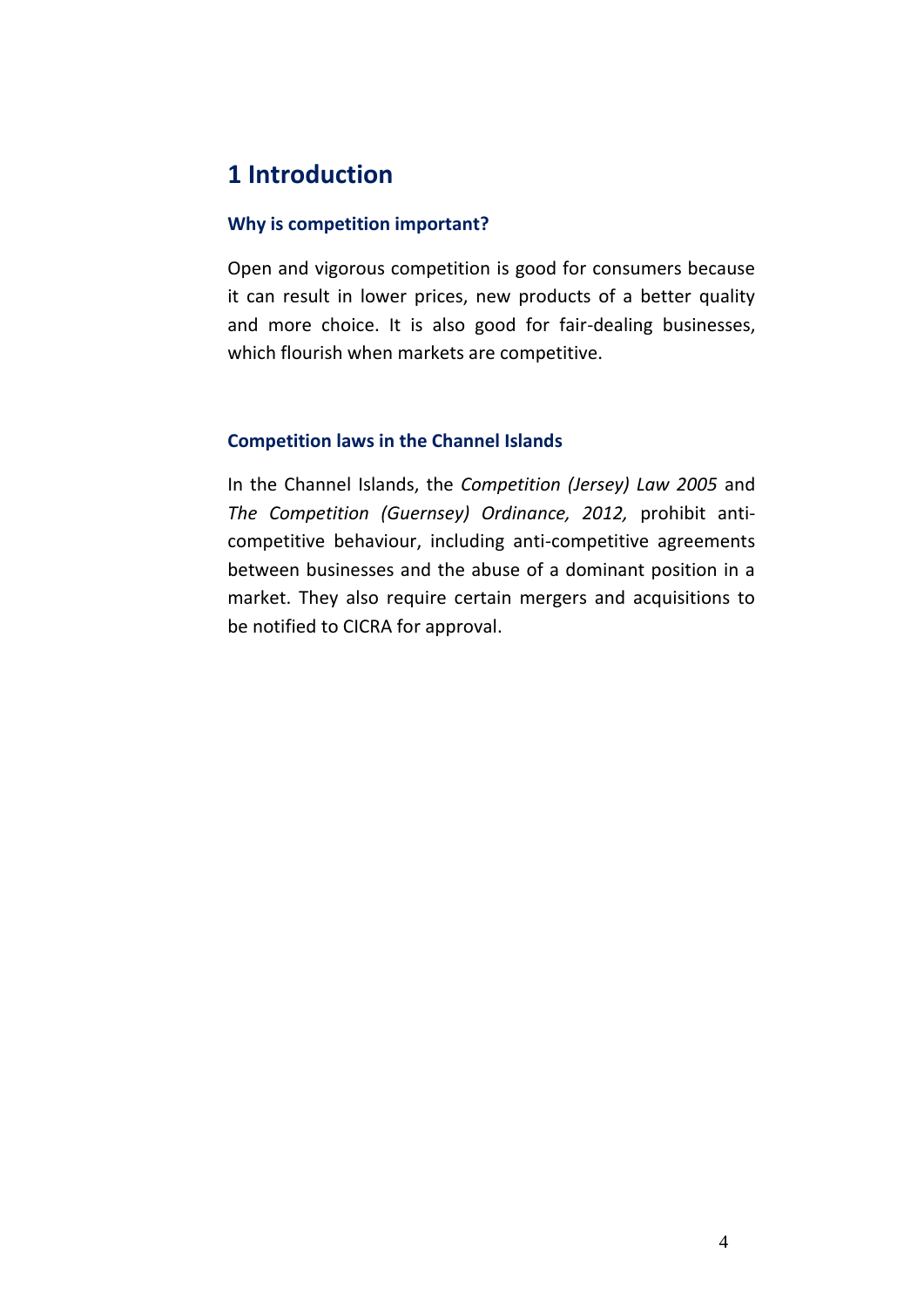#### **What is CICRA?**

The Jersey Competition Regulatory Authority (JCRA) and the Guernsey Competition and Regulatory Authority (GCRA) coordinate their activities with respect to competition law enforcement in the Channel Islands. For the purpose of this document, the JCRA and the GCRA are together referred to as CICRA, and all references in this document to CICRA should therefore be read as references to each of the JCRA and the GCRA, unless the context otherwise requires.

#### **What powers does CICRA have?**

Through the JCRA and GCRA, CICRA has a wide range of powers to investigate businesses suspected of breaching the law. We can order that offending agreements or conduct be stopped and levy financial penalties on businesses and individuals for the breach.

#### **What types of organisation are considered a 'business'?**

Throughout this guideline, we refer to a 'business'. This term (also referred to as an 'undertaking' in the respective laws) means any entity engaged in economic activity, irrespective of its legal status, including companies, partners, cooperatives, States' departments and individuals operating as sole traders.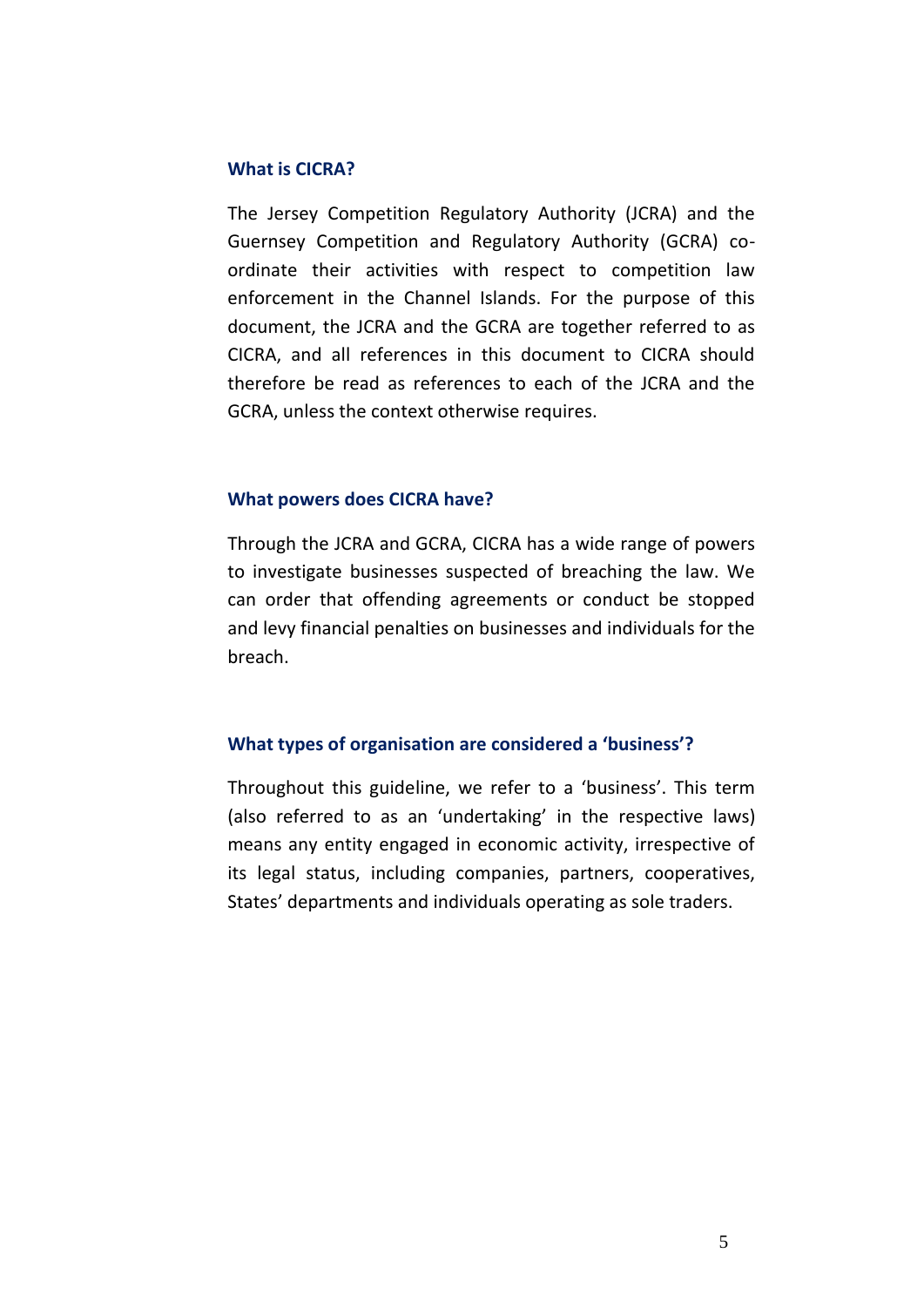#### **A Note on European Union (EU) Competition Law**

The competition laws in Guernsey and Jersey are modelled on the competition provisions in the Treaty on the Functioning of the EU. The Channel Islands' legislation places certain obligations on CICRA and the Royal Court in each island when applying the competition laws:

- In Jersey, Article 60 of the *Competition (Jersey) Law 2005* provides that so far as possible questions arising in relation to competition must be dealt with in a manner that is consistent with the treatment of corresponding questions arising under EU competition law; and
- In Guernsey, Section 54 of *The Competition (Guernsey) Ordinance, 2012* provides that CICRA and the Royal Court must take into account the principles laid down by, and any relevant decisions of, the European courts in respect of corresponding questions arising under EU competition law.

As noted above, CICRA must endeavour to ensure that, as far as possible, competition matters arising in the Channel Islands are dealt with in a manner consistent with – or, at least, that takes account of – the treatment of corresponding questions under EU competition law. Relevant sources include judgments of the European Court of Justice or General Court, decisions taken and guidance published by the European Commission, and interpretations of EU competition law by courts and competition authorities in the EU Member States. Article 60 and Section 54, however, do not prevent us from departing from EU precedents where this is appropriate in light of the particular circumstances of the Channel Islands.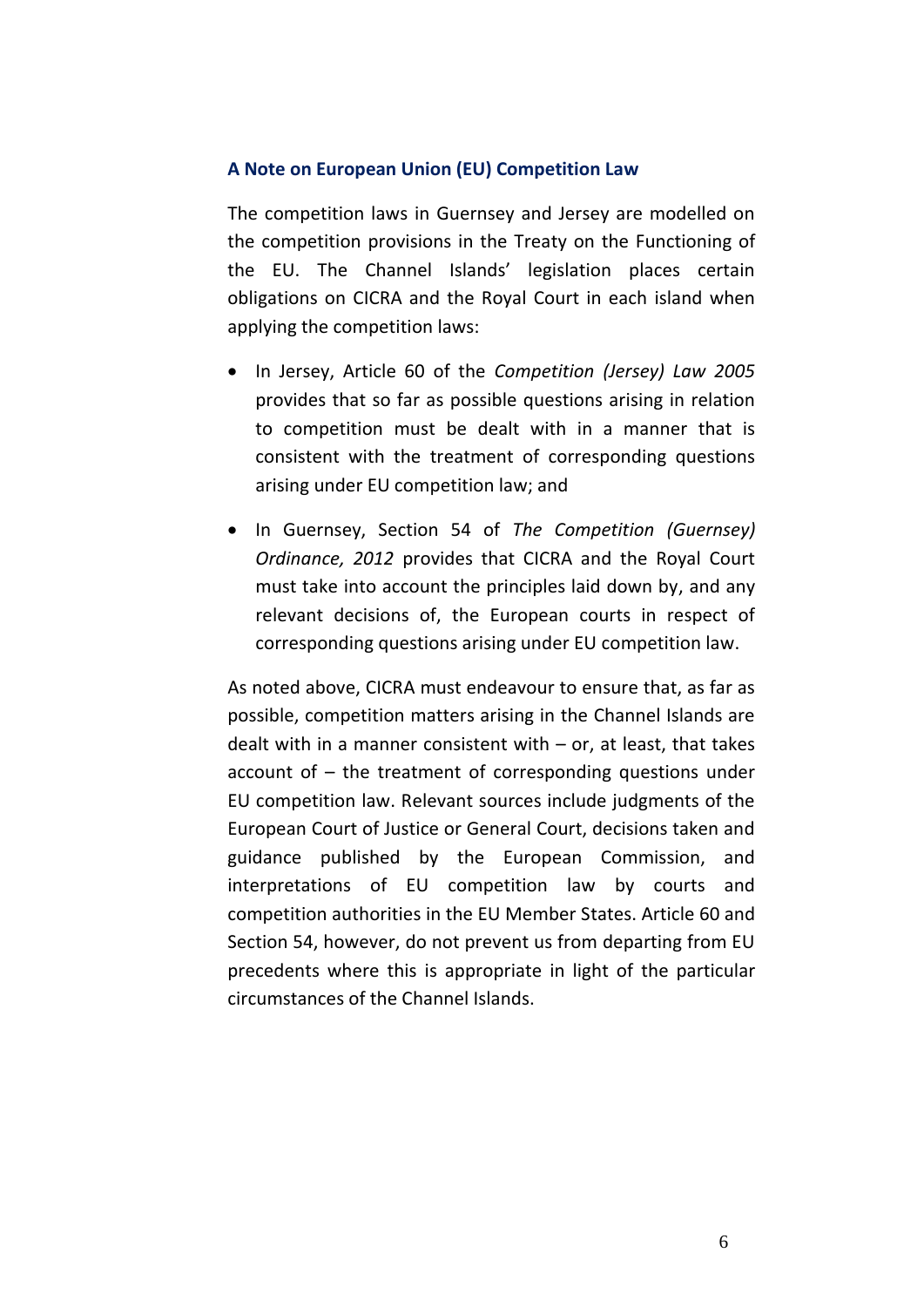#### **2 Abuse of a Dominant Position**

Any conduct in a market by one or more businesses that amounts to the abuse of a dominant position in trade for any goods or services in Jersey or part of Jersey, or in any market in Guernsey for goods and services, is prohibited and may give rise to the imposition of financial penalties.

CICRA conducts a two-stage test when analysing these cases:

- whether a business is dominant in a relevant market; and
- if so, whether it is abusing that dominant position.

The prohibition relates to the abuse of the dominant position, not the holding of the position.

We would find conduct to constitute an abuse only after an examination of the market concerned and the effects of the conduct. Third parties adversely affected by the conduct of a dominant business may, in addition to making a written complaint to us, take action in the Royal Courts of the respective jurisdictions to stop the behaviour and seek damages.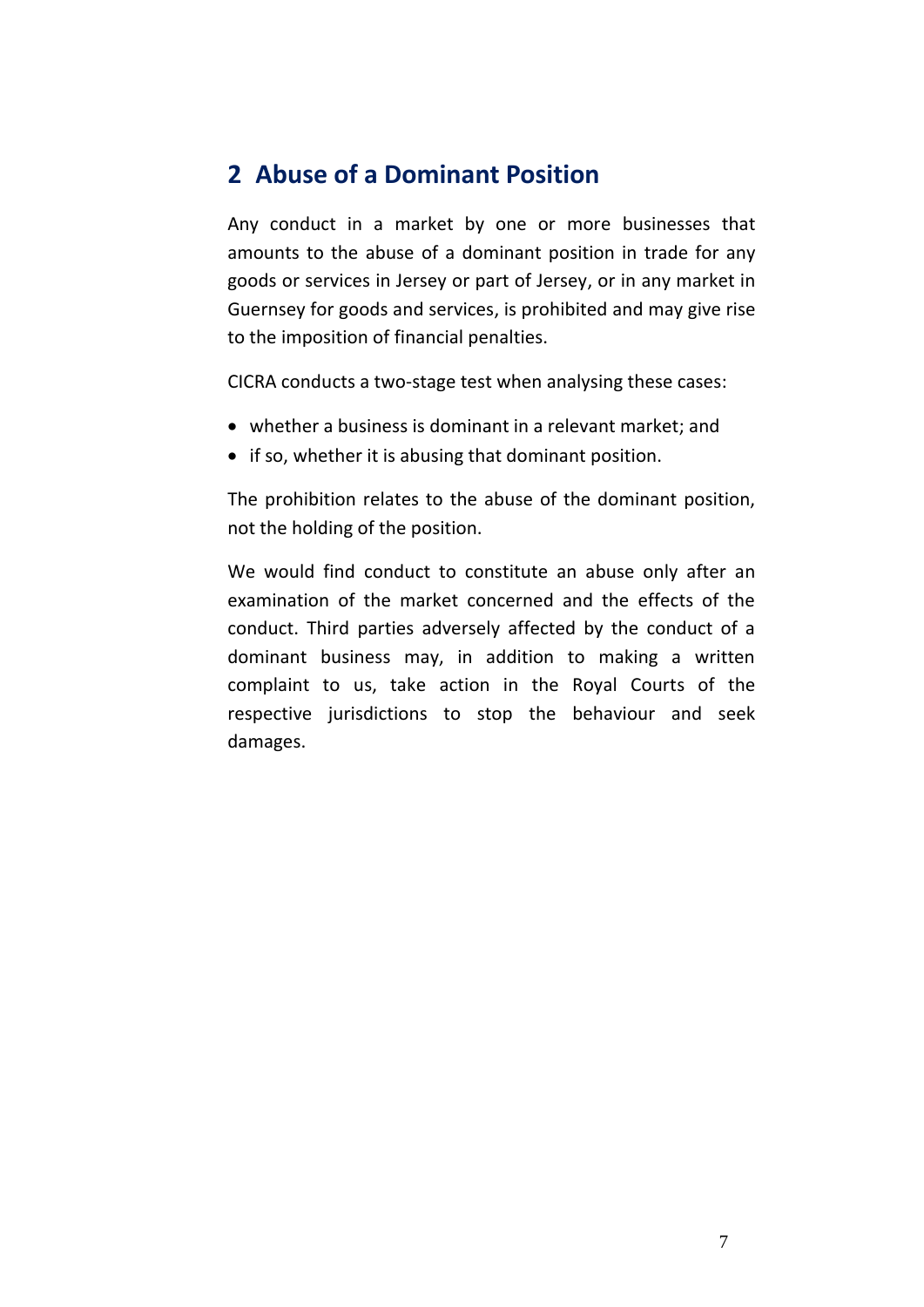The laws provide that an abuse of a dominant position may, in particular, consist of:

- a) directly or indirectly imposing unfair purchase or selling prices or other unfair trading conditions;
- b) limiting production, markets or technical developments to the prejudice of consumers;
- c) applying dissimilar conditions to equivalent transactions with other trading parties and thereby placing them at a competitive disadvantage; and
- d) making the conclusion of contracts subject to acceptance by other parties of supplementary obligations that by their nature or according to commercial usage have no connection with the subject of the contracts.

The examples listed above are illustrative only and should not be construed as definitive of exhaustive. The important issue is whether the dominant business is using its position in an abusive way. This may occur if it uses practices that restrict the degree of competition that it faces or it otherwise unjustifiably exploits its market position.

In conducting investigations of allegations of abuse of a dominant position, CICRA will have regard to principles of EU competition law, including, in particular, the European Commission's Guidance on its enforcement priorities in investigating abusive exclusionary conduct by dominant businesses $^1$ .

<sup>1</sup> 2009/C 45/02, 24 February 2009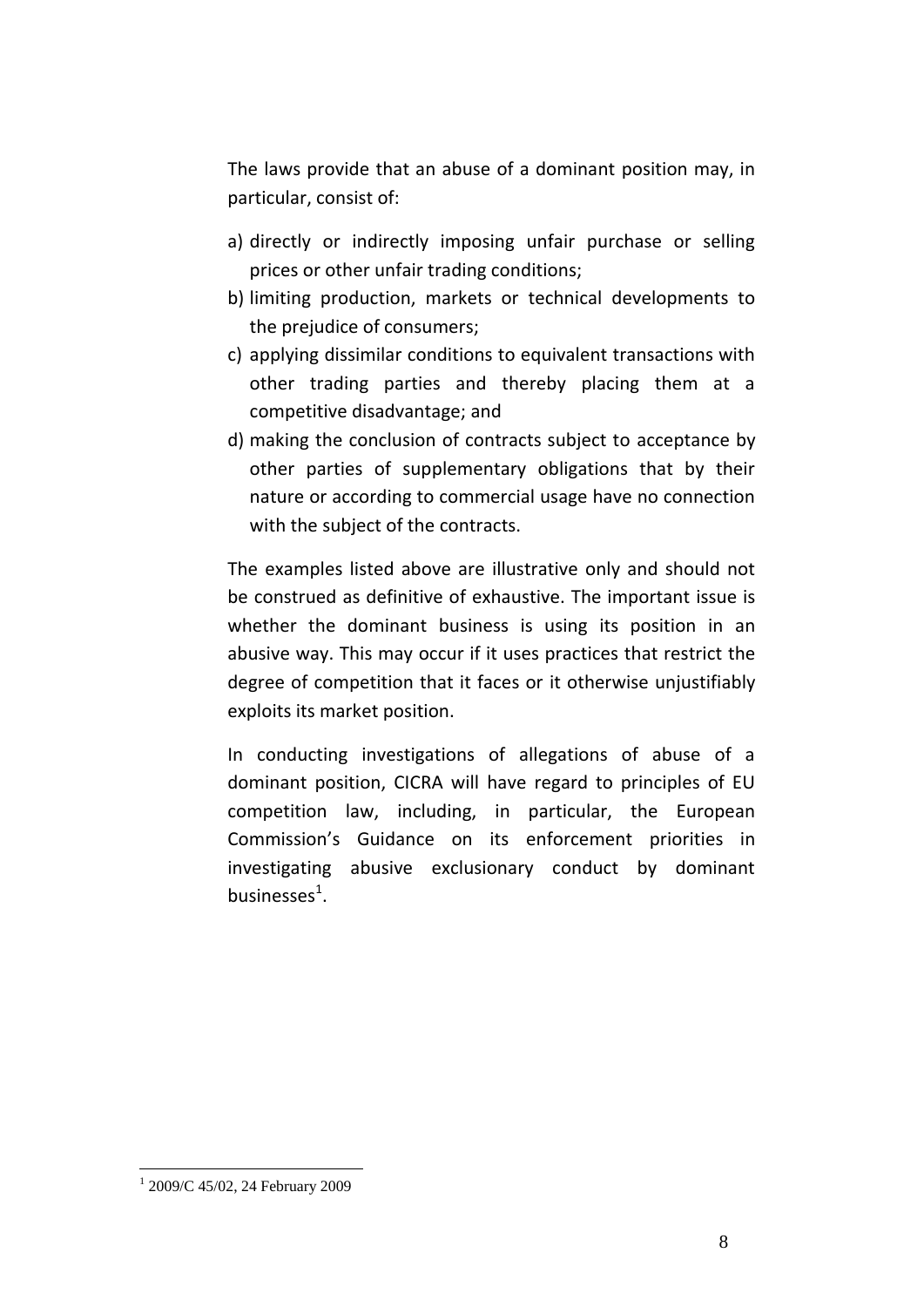#### **3 Exemptions**

CICRA has no power to grant exemptions from the prohibition of abuse of a dominant position under Article 16 of the Jersey Law. However, Article 18 allows for exemption by the Economic Development Department on the grounds of public policy. In Guernsey, Section 3 provides for exemptions by Resolution of the States of Deliberation, on grounds of public policy, where there are exceptional and compelling reasons of public policy to do so.

#### **4 Assessing Dominance**

Having defined the relevant market or markets, it is necessary to determine whether the business has a market position amounting to dominance. A business may be dominant if it possesses a substantial level of market power. The essence of dominance is the power to behave independently of competitive pressures. This can allow a dominant businesses to charge higher prices profitably (or, if it is a dominant buyer, to extract lower prices) than if it is faced with effective competition. This means that a feature of a business with a dominant position is that it can successfully increase prices above a competitive level, or decrease quality, without losing enough business to make the move unprofitable. It can also use its market power to engage in anti-competitive conduct and exclude or deter competitors from the market.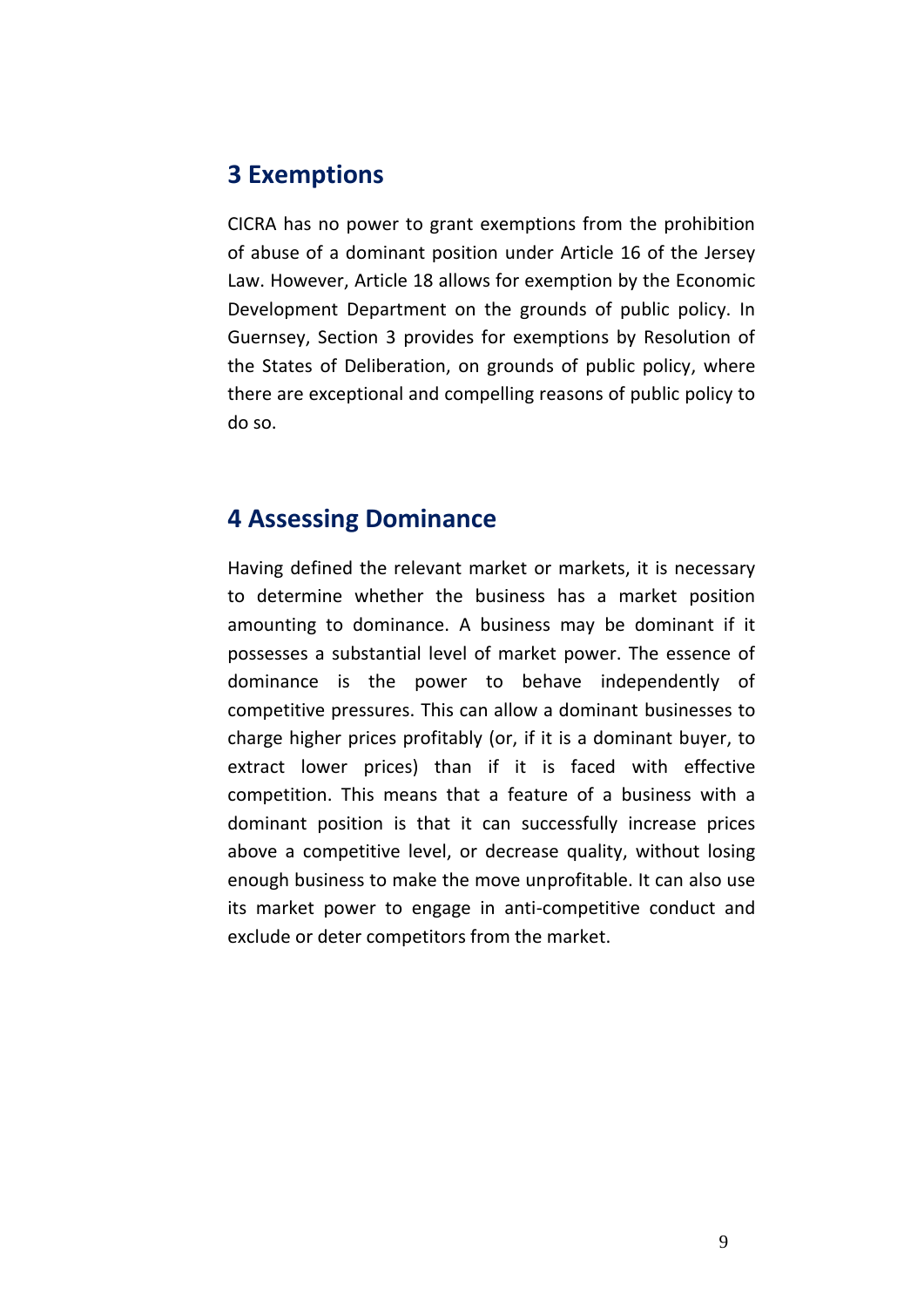The European Court of Justice has defined a dominant market position as:

"a position of economic strength enjoyed by an undertaking which enables it to prevent effective competition being maintained on the relevant market by affording it the power to behave to an appreciable extent independently of its competitors, customers and ultimately consumers."<sup>2</sup>

In assessing whether there is dominance, CICRA will consider whether and to what extent a business faces constraints on its ability to behave independently. Those constraints might come from:

- **existing competitors**, according to their strength in the market: this may be shown by market share;
- **potential competitors**: this may be shown by a lack of significant entry barriers and evidence of the existence of other businesses which might enter the market in a manner that is likely, timely and sufficient; and
- **other constraints** such as strong buyer power from the businesses' customers (which may include distributors, processors and commercial users).

<sup>2</sup> Case 27/76 *United Brands v Commission* [1978] ECR 207, [1978] 1 CMLR 429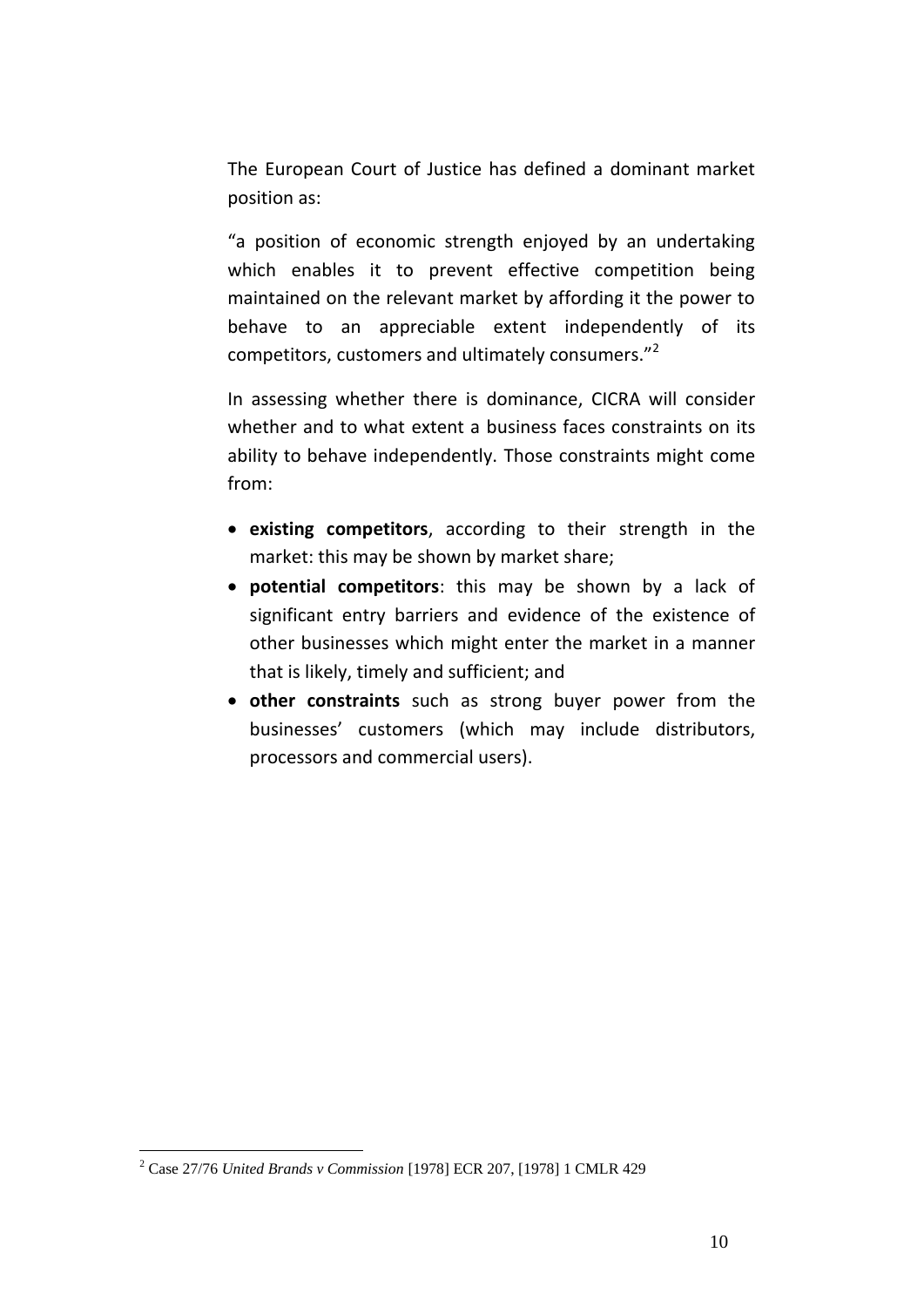#### **5 Market Shares**

The competition laws do not provide market share thresholds for defining dominance. Market shares can be an important factor in assessing dominance but do not, on their own, determine whether a business is dominant. It is also necessary to consider the position of other businesses operating in the same market and how market shares have changed over time. The weaker the position of its competitors and the higher and more stable the level of market share held by a business, the greater the degree of market power it is likely to have in the market.

The European Court of Justice has stated that dominance can be presumed, in the absence of evidence to the contrary, if a business has a market share persistently above 50 per cent.<sup>3</sup> CICRA considers it unlikely that an individual business will be dominant if its market share is below 40 per cent, although dominance could be established below that figure if other relevant factors (such as the weak position of competitors in that market) provided strong evidence of dominance.

<sup>3</sup> Case C62/86 *AKZO Chemie BV v Commission* [1993] 5 CMLR 215.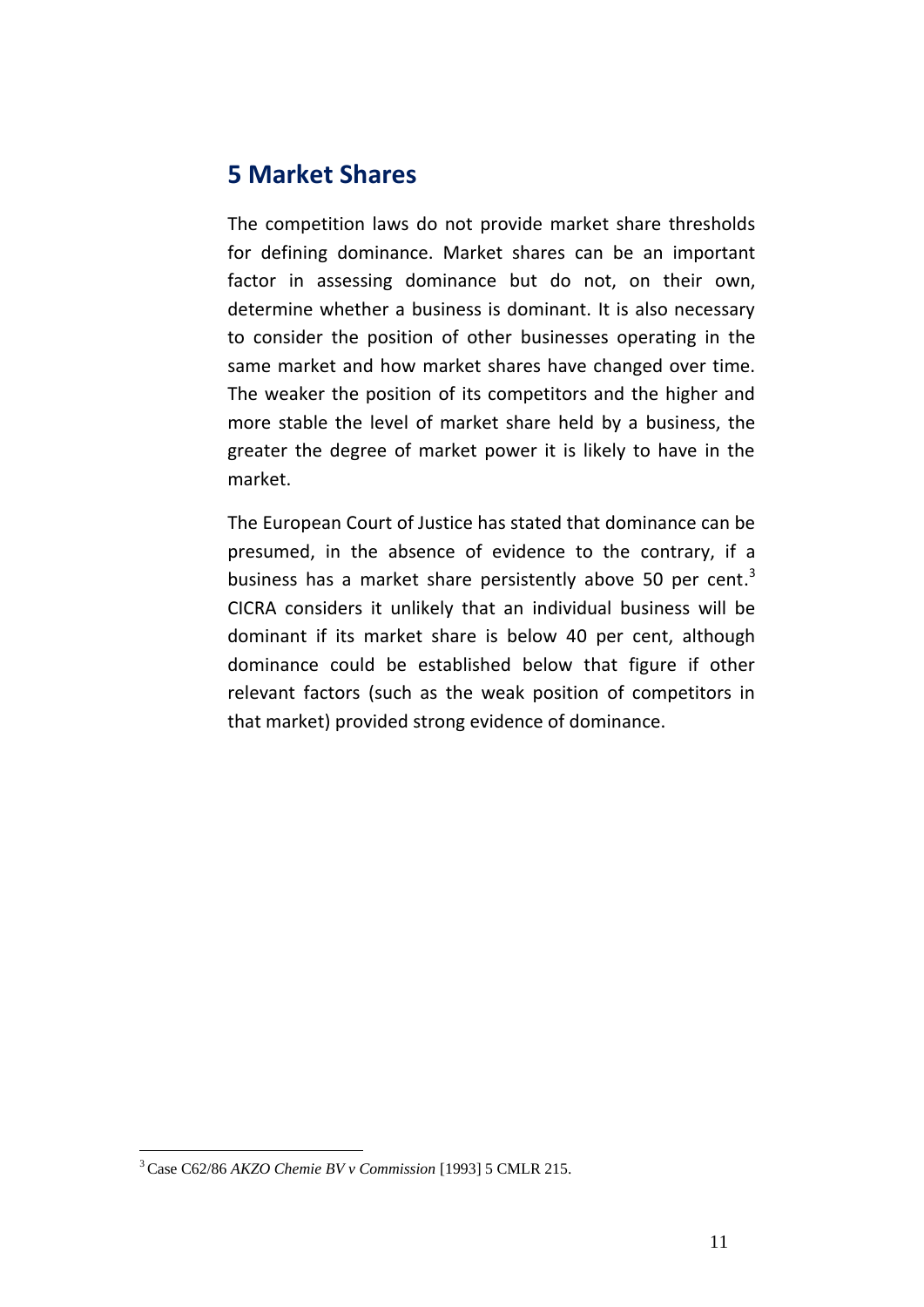### **6 Potential Competition**

Another major factor in establishing dominance is whether the business faces, or is likely to face, competition from new entrants. An attempt to raise prices may prompt entry into the market and force prices down to their original level. If that is the case, a finding of dominance is less likely. CICRA will therefore examine whether businesses would be able to enter the market and thereafter expand if they are given an inducement to do so, and whether there are any barriers which would prevent entry into the market. Market entry must be likely in commercial terms, of a scale that is likely to be sufficient to prevent a business from becoming dominant, and likely within a reasonably short timeframe.

There are many ways in which different types of entry barriers can be classified, but it is useful to distinguish between the sources:

 **Absolute advantage** – businesses may not have equal access to important assets or rights. For example, there may be regulations that restrict new entry, such as requirements to possess licences or permits. Copyright, patents and other intellectual property rights can be examples of these regulatory barriers, although such rights do not automatically imply that a business is dominant: it may be possible to innovate around these rights or there may be competition between holders of rival rights within the same market. Alternatively, businesses may have preferential access to important inputs, such as raw materials. For example, exclusive access, whether by law or in practice, to a port might be an absolute barrier to entry if other ports could not serve the same market;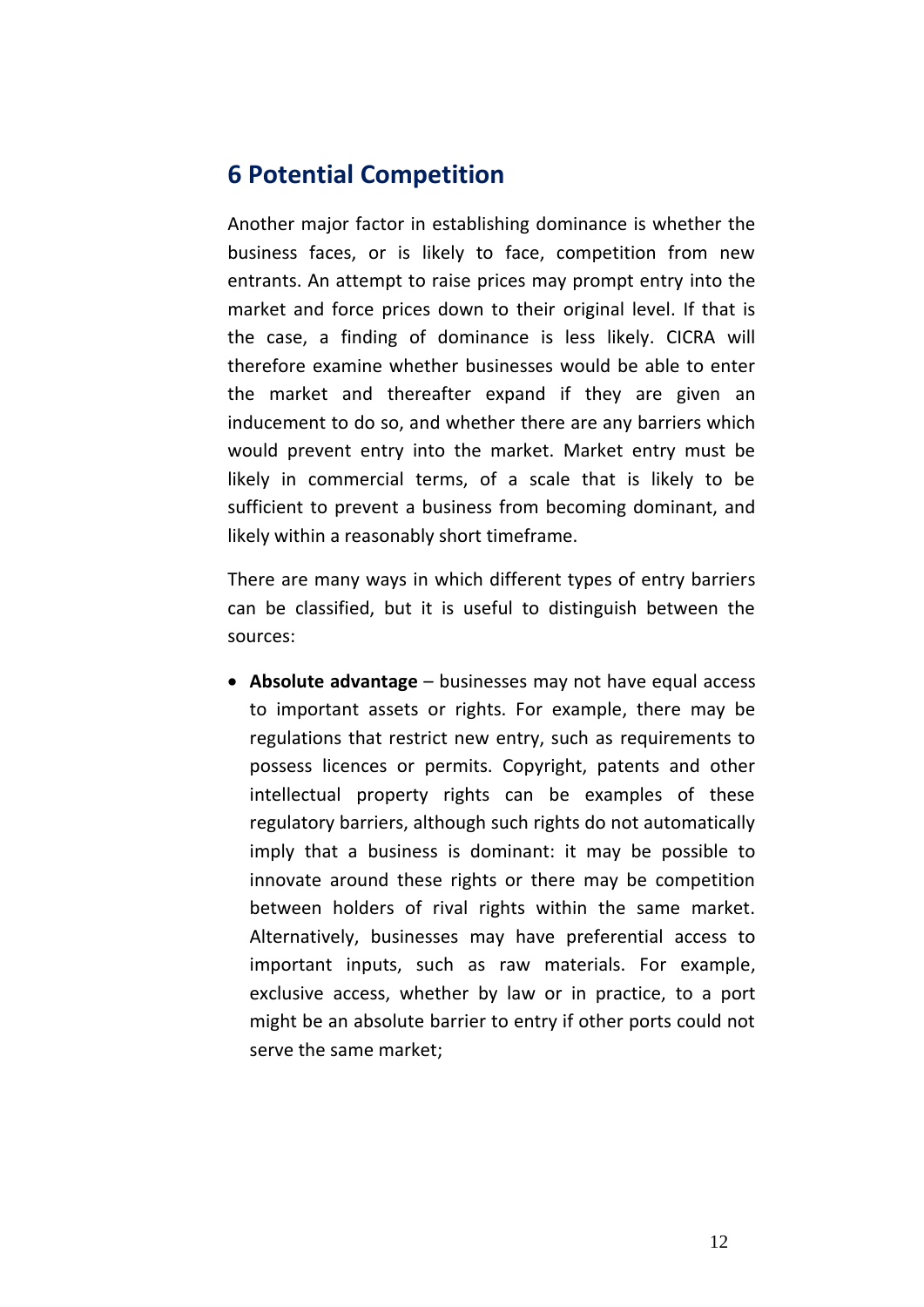- **Strategic advantages** these are advantages which a business enjoys from being already active in a market (firstmover advantages). They can arise when new entrants would face sunk costs – those which must be incurred when entering a market but which cannot be recovered on exit. The importance of sunk costs in deterring new entry depends on whether new entrants expect to recover them from the revenue that they will earn operating in the market. If new entrants expect to face vigorous competition from existing businesses in the market, sunk costs are more likely to deter new entry. The importance of sunk costs, therefore, will depend at least to some extent on the conduct (or expected conduct) of the allegedly dominant business; if the incumbent itself has incurred sunk costs, that may make it more likely to respond vigorously to new entry. A strategic advantage might also arise if new entrants find it more difficult to fund the necessary investments than incumbents; and
- **Exclusionary behaviour** a business may build up a reputation for unfair behaviour that deters new entrants. Businesses can also conclude contracts which tie up distribution: a manufacturer might tie up all retailers within a market exclusively to its products, for example. Such behaviour can increase the impact of an absolute or strategic advantage.

It is also important to take into account the rate of innovation within the market. In markets where high rates of innovation occur, or are expected, barriers to entry may be eroded quickly. It is important that competition policy does not undermine the incentives for such innovation.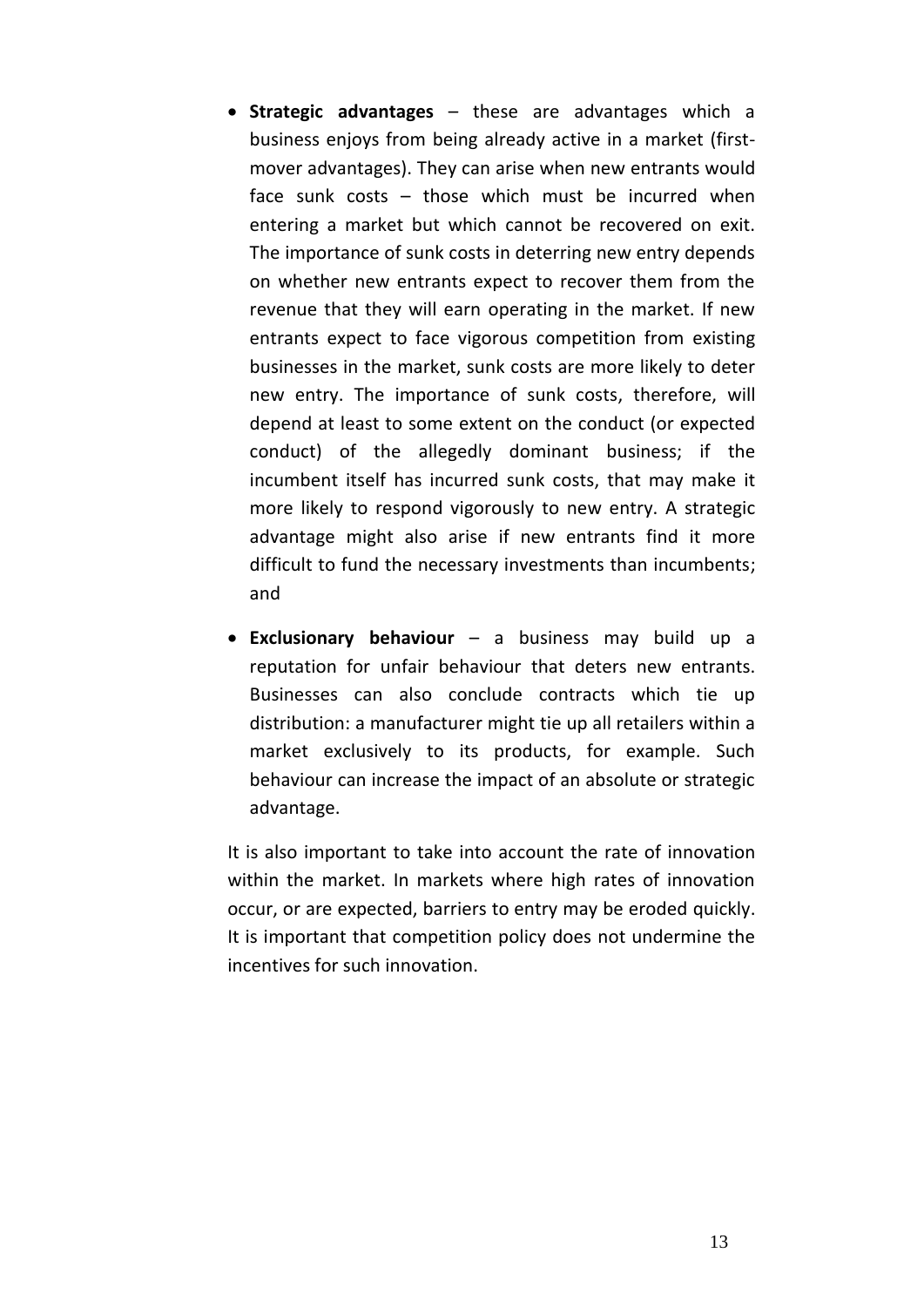### **7 Other Constraints**

Lastly, consideration is given to whether there are other factors, apart from existing or potential competition, that will constrain the business's behaviour. The principal example is strong buyer power that might arise if customers are large relative to the business, well-informed about alternative sources of supply, readily able to switch from one supplier to another, or able to foster new supply (including own-supply). For example, a large retail chain may be able to resist attempts by a supplier with a high market share to take advantage of its position on the market. The key issue is the buyer's bargaining position relative to the seller. (On the other hand, a business with strong buyer power may itself be dominant. If it exploits its sellers, this could itself be an abuse, particularly if the business also enjoys market power in downstream markets.)

Businesses may also be constrained by government regulations. In this situation the business may still be considered to be dominant although regulation may prevent it abusing that dominant position.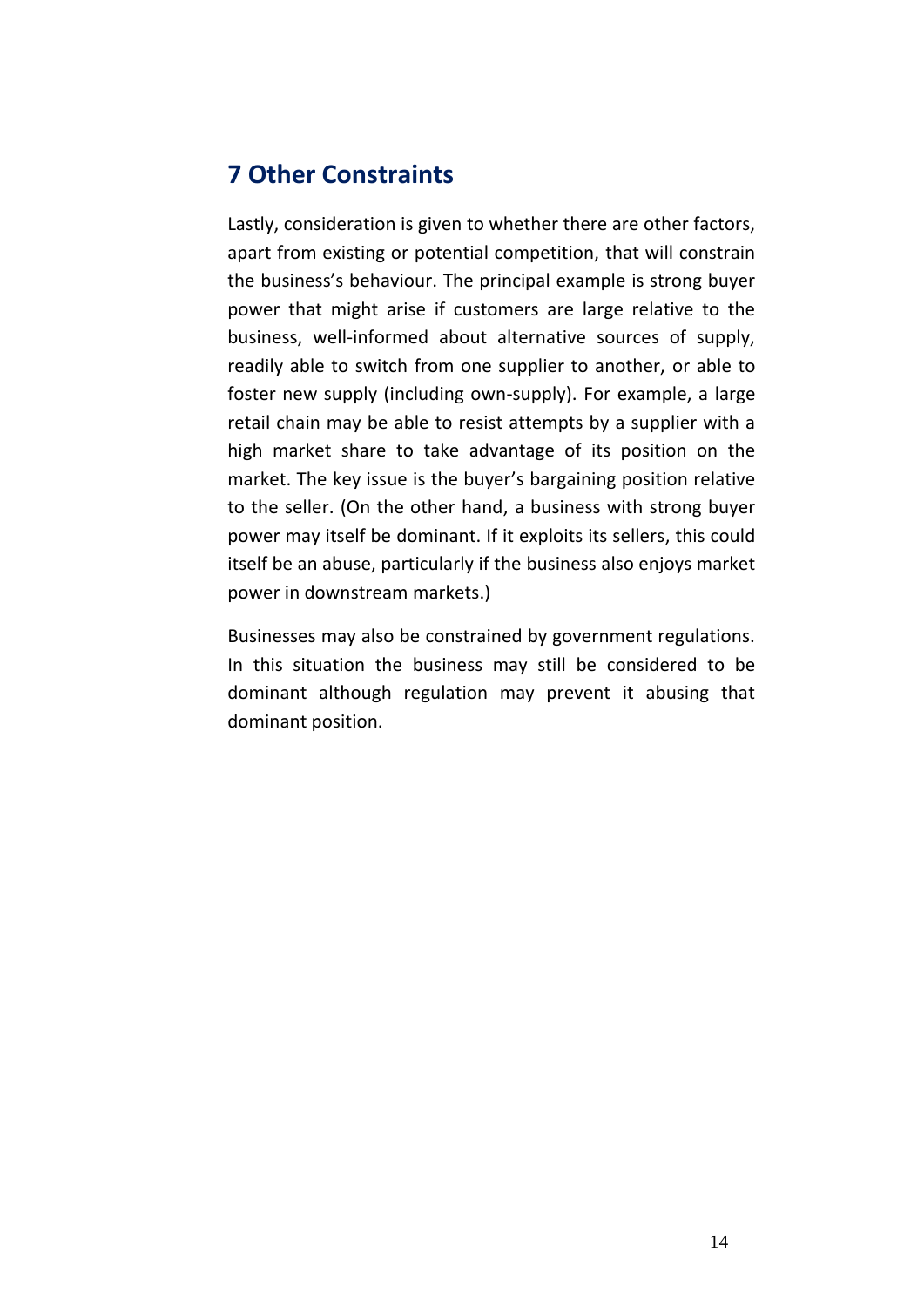### **8 Collective Dominance**

The laws prohibit abuse of a dominant position by *'one or more undertakings'*. This language mirrors that contained in Article 102 of the Treaty on the Functioning of the European Union (EU), and means that a dominant position may be held by two or more independent businesses, provided that from an economic point of view they present themselves or act together in a particular market as a collective entity. Businesses must therefore be sufficiently linked to each other to adopt the same conduct. CICRA intends to follow, as far as possible, guidance under EU competition law concerning questions of collective dominance. While this guideline refers to a position of dominance in the singular, in all cases this should be read as including a position of dominance held collectively by two or more businesses<sup>4</sup>.

<sup>4</sup> *.*See for example, Cases T-68, 77 and 78/89, *Societa Italiana Vietro* ('Flat Glass') [1992] ECR II-1403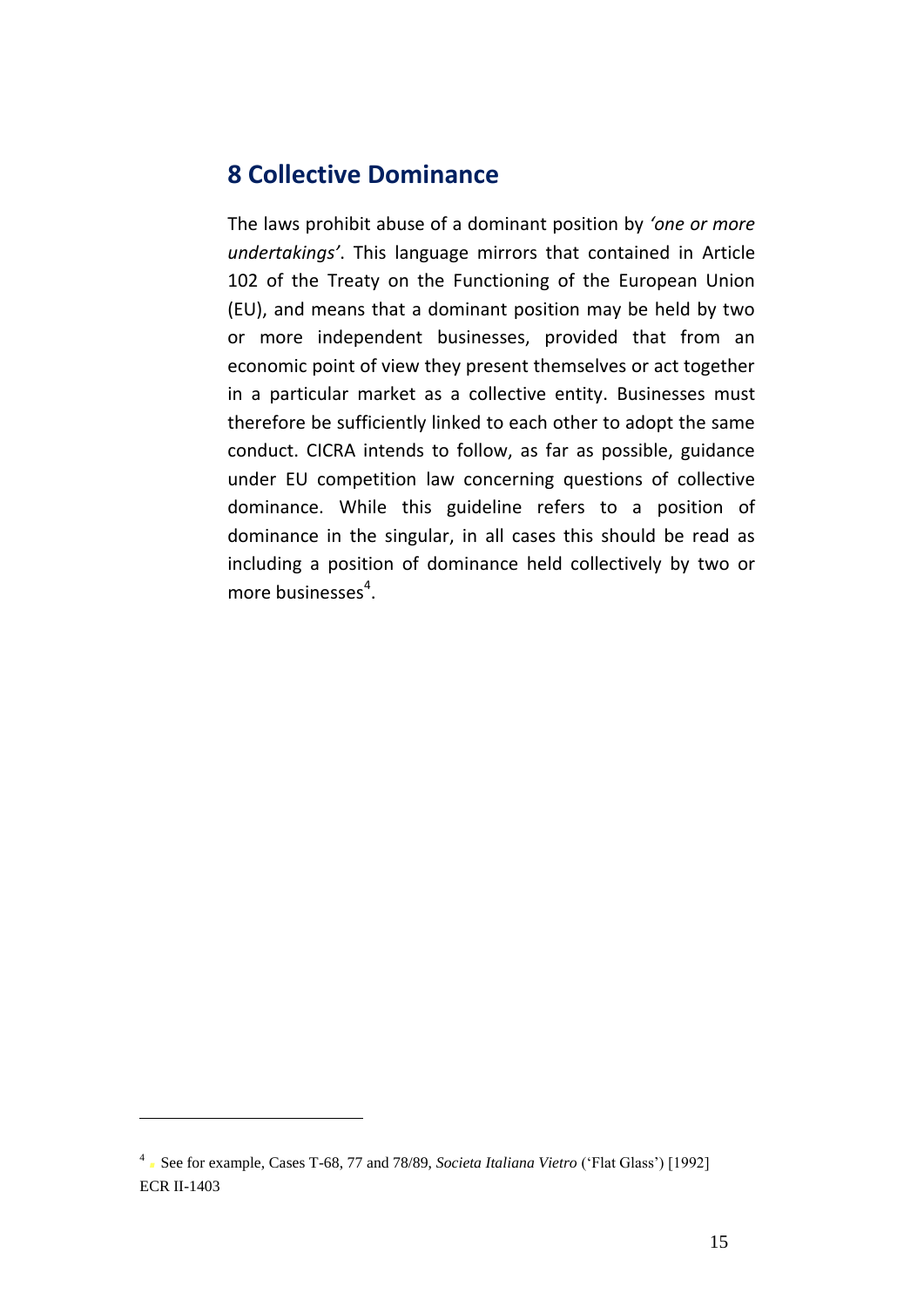### **9 Abuse**

If a business can be regarded as having a dominant position in a market, analysis of particular conduct then shifts to whether a business's behaviour might be regarded as crossing the line from normal competitive behaviour to an abuse of a dominant position.

The laws list broad categories of business behaviour within which particular examples of abusive conduct are most likely to be found, rather than specifically prohibiting business practices. Conduct may be abusive when it adversely affects consumers directly (through the prices charged, for example) or indirectly through the effects of conduct on the competitive process (for example, conduct which raises or enhances entry barriers or increases competitors' costs).

Conduct for which there is an objective justification, i.e. a legitimate reason, is not regarded as an abuse even when it might restrict competition. An example is a refusal to supply that is due to the poor creditworthiness of the customer. Refusals to supply based on health and safety factors may also be objectively justified. However, it will still be necessary for a dominant business to show that such behaviour is proportionate to the objective justification, i.e., does not go further than is necessary to achieve a legitimate aim.

Conduct that stems from the superior efficiency of a business is not an abuse – the purpose of competition policy is to encourage, not penalise, efficiency.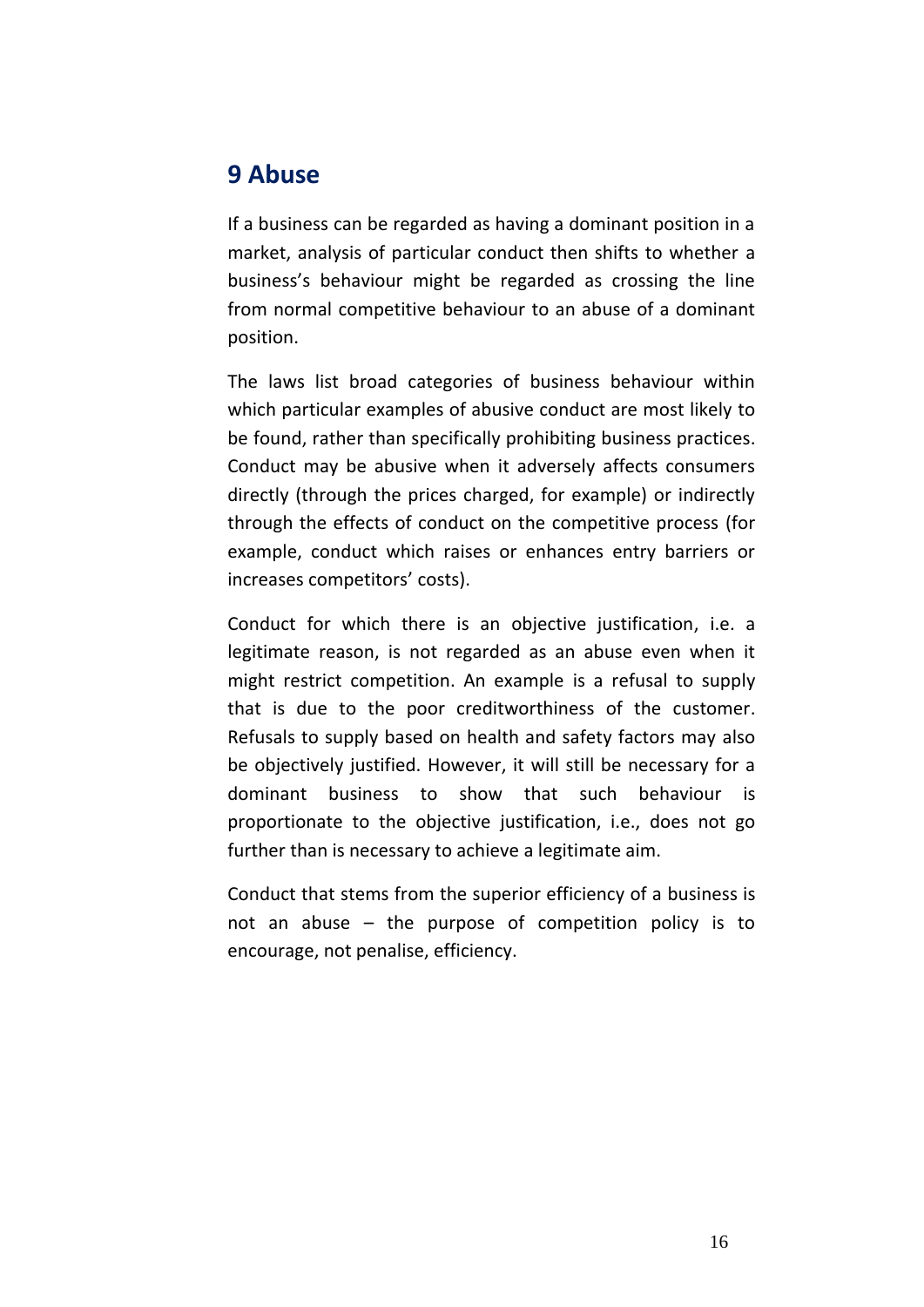Abusive conduct generally falls into one of the following categories:

- Conduct that exploits customers (or suppliers) through, for example:
	- excessively high (or low) prices; or
	- discriminatory prices, or other terms or conditions; or
- Conduct that is anti-competitive (sometimes called 'exclusionary behaviour'), because it removes or limits competition from existing or new competitors; for example, predatory behaviour. Vertical restraints (such as exclusive purchasing arrangements) and refusals to supply existing or potential competitors may also be abusive in some cases, but this will depend on the facts in each case.

The following examples do not constitute an exhaustive list of behaviour that CICRA might regard as an abuse of a dominant position. They are likely to cover many potential cases, but each case will be considered on its own merits.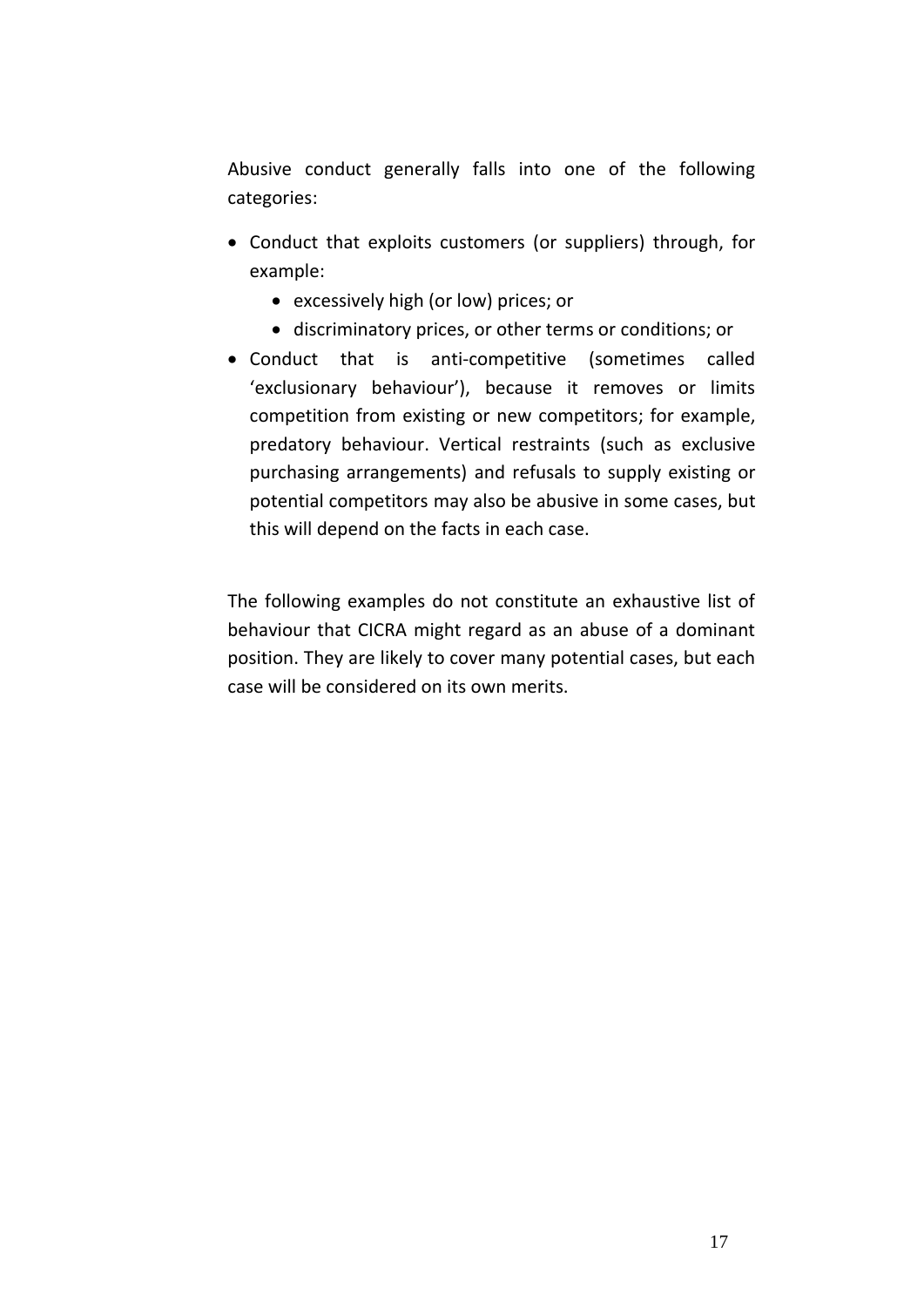#### **10 Excessively High Prices**

An abuse of a dominant position may arise from directly or indirectly imposing an unfair purchase or selling price. A price charged by a dominant business may be unfairly excessive if "it has no reasonable relation to the economic value of the product supplied".<sup>5</sup> Note that there are several variables of competition and price is only one of those. The question is whether the difference between the costs actually incurred and the price actually charged is excessive and, if so, whether a price has been imposed that is either unfair in itself or when compared to other competing products.

Experience in the EU has shown that excessive pricing cases are very rare. Moreover, enforcement action against high prices and profits carries the danger of distorting the competitive process. This is because the ability to earn high profits in the short run has been recognised as a factor that can promote competition and innovation. High prices earned by a dominant firm should, in absence of barriers to entry, attract new entry or innovation, which should in turn bring prices down to competitive levels. A large disproportion between prices and costs may also be a result of efficiency – the dominant firm is more efficient than its rivals – and not abuse. Price controls feature more commonly in the regulation of previously monopolised sectors, such as telecommunications, where consumers need to be protected from excessive prices until competition becomes established, than in competition law.

<sup>5</sup> Case 27/76 *United Brands v Commission* [1978] ECR 207, [1978] 1 CMLR 429. See also Case 26/75 *General Motors Continental NV v Commission* [1975] ECR 1376.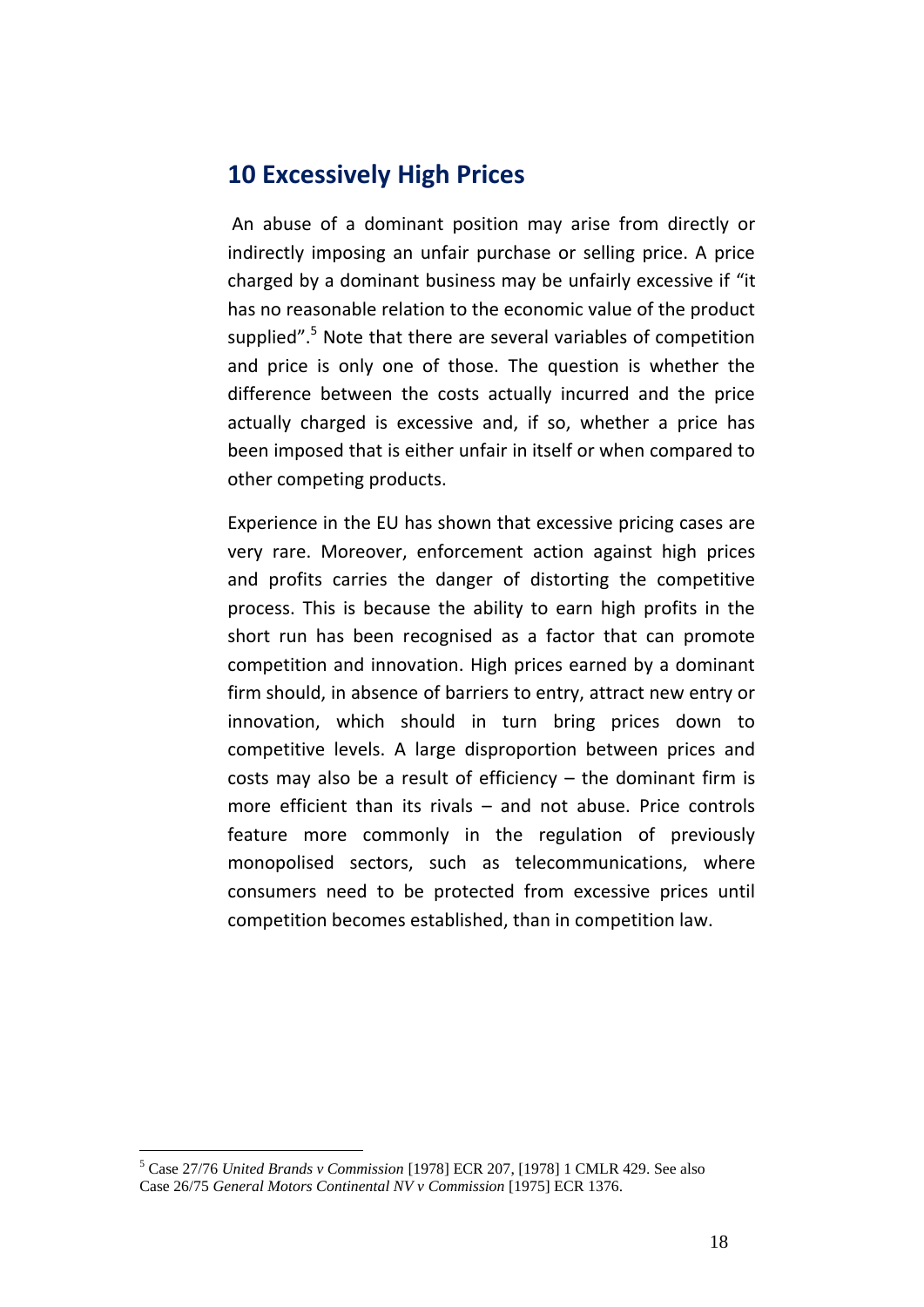In applying the laws to claims of excessive pricing, CICRA therefore will be mindful of the need not to interfere in natural market mechanisms where high prices will encourage new entry or innovation and thereby serve to increase competition. Excessive prices are likely to be regarded as an abuse only in markets where a business is so dominant and new entry so unlikely that high profits are likely to persist without correction for a substantial period.

#### **11 Price discrimination**

Price discrimination involves applying different conditions (normally different prices) to equivalent transactions. It can take two main forms:

- the charging of different prices to different customers, or categories of customer, for the same product  $-$  where the differences in price do not reflect the quantity, quality or any other characteristics of the items supplied. The pricing structure would not be considered discriminatory, however, where there were objective and proportionate reasons for a business charging different prices to different customers – for instance, where there were different transport costs; or
- the charging of the same price to different customers, or categories of customers, even though the costs of supplying the product were different. A policy of uniform delivered prices throughout Guernsey or Jersey could be discriminatory if differences in transport costs are significant.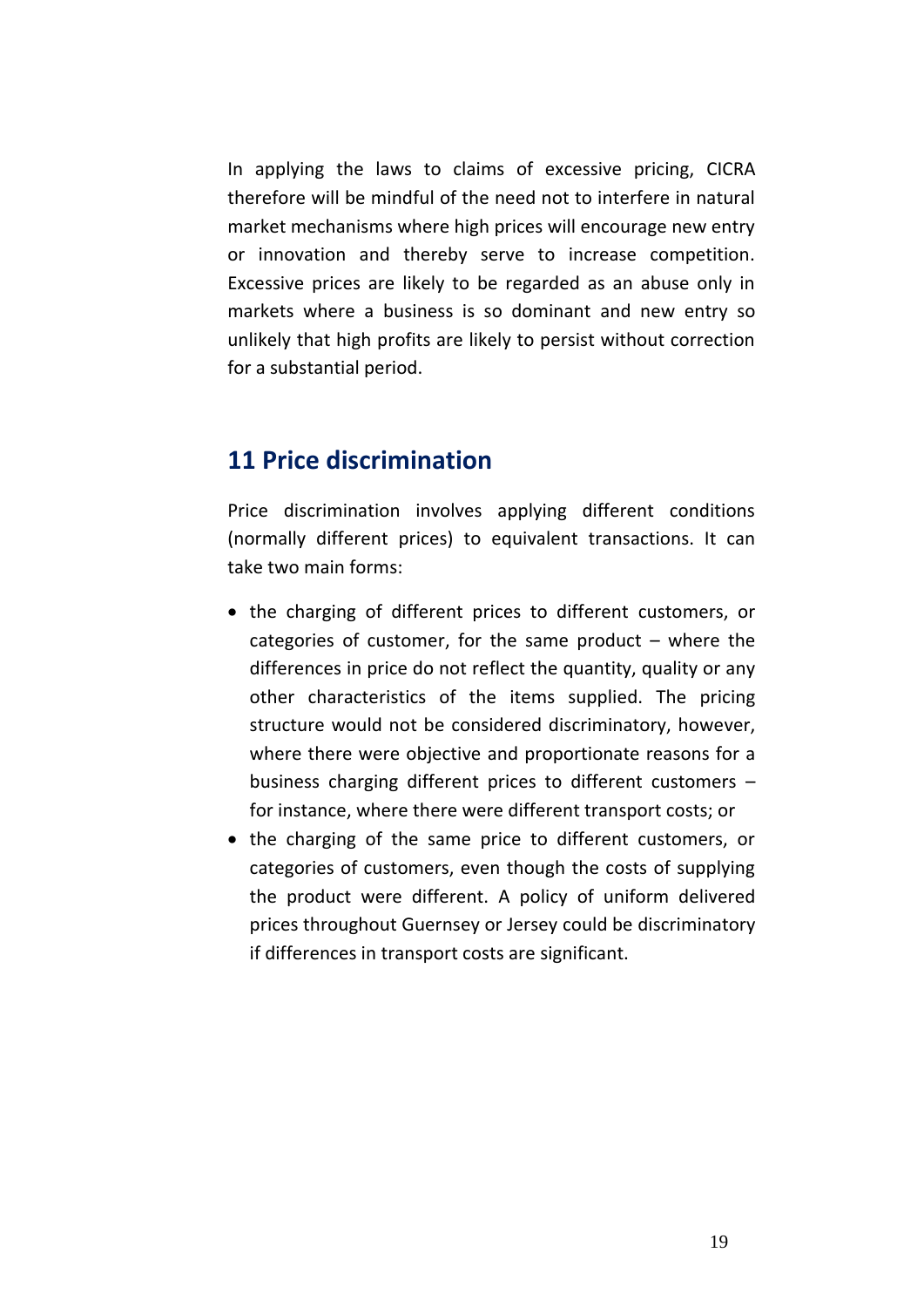Price discrimination raises complex economic issues and is not automatically an abuse. Moreover, as with all alleged abuses of dominance, CICRA may consider objective justifications for the conduct. For example, price discrimination might be objectively justified in industries where there are large fixed costs and low marginal costs (the cost of supplying each additional unit of output is very small compared to the initial investment to set up the business). It may therefore be more efficient to set higher prices to customers with a higher willingness to pay to recover the investment in fixed costs. In general, price discrimination will not be an abuse in such industries if it leads to higher levels of output than a business could achieve by charging every customer the same price.

We would consider price discrimination to be an abuse only if there was evidence that prices were excessive (as discussed above) or that it was used to exclude competitors, for example, because it was predatory or because it involved discounts designed to foreclose markets, these issues are explained in the sections on predatory pricing and vertical restraints, below. It would be unlikely to be an abuse if it resulted from a pricing obligation imposed by a regulator.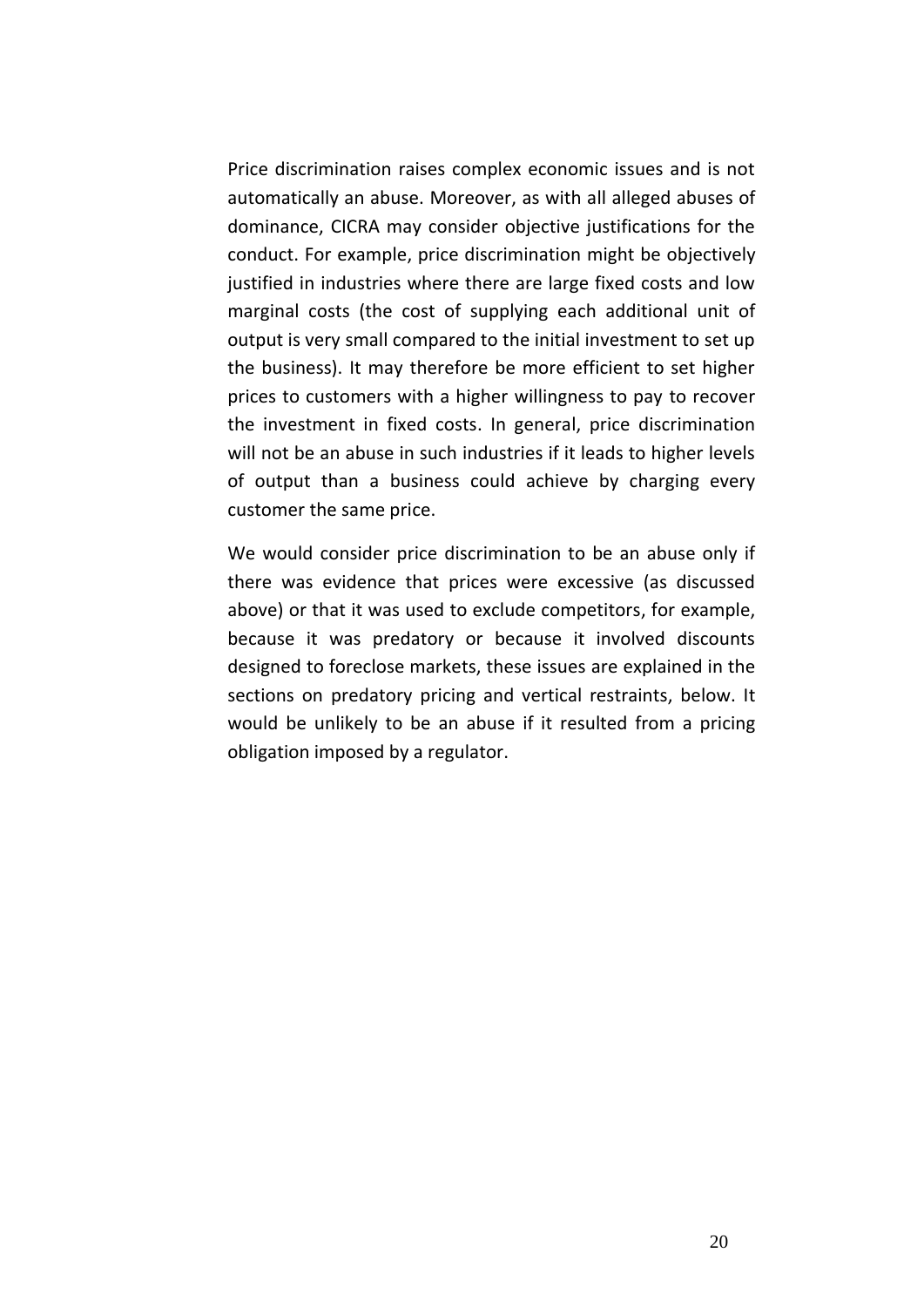### **12 Discounts**

The offering of discounts to certain customers is a form of price competition and generally is a positive benefit to consumers. As with price discrimination, discounts will infringe the competition laws only if they are anti-competitive: if prices are set at predatory levels or if they are used to foreclose a market.

Foreclosure can occur, for example, when discounts are conditional on customers buying all or a large proportion of their purchases from the dominant business (fidelity discounts), or where they are conditional on the purchase of a range of products. Fidelity discounts are not an uncommon practice. Businesses may offer such rebates in order to attract more demand, and as such they may stimulate demand and benefit consumers. However, such discounts — when granted by a dominant business — can also have actual or potential foreclosure effects similar to exclusive purchasing obligations. Rebates paid to customers that meet certain targets may be seen to be anti-competitive in some circumstances.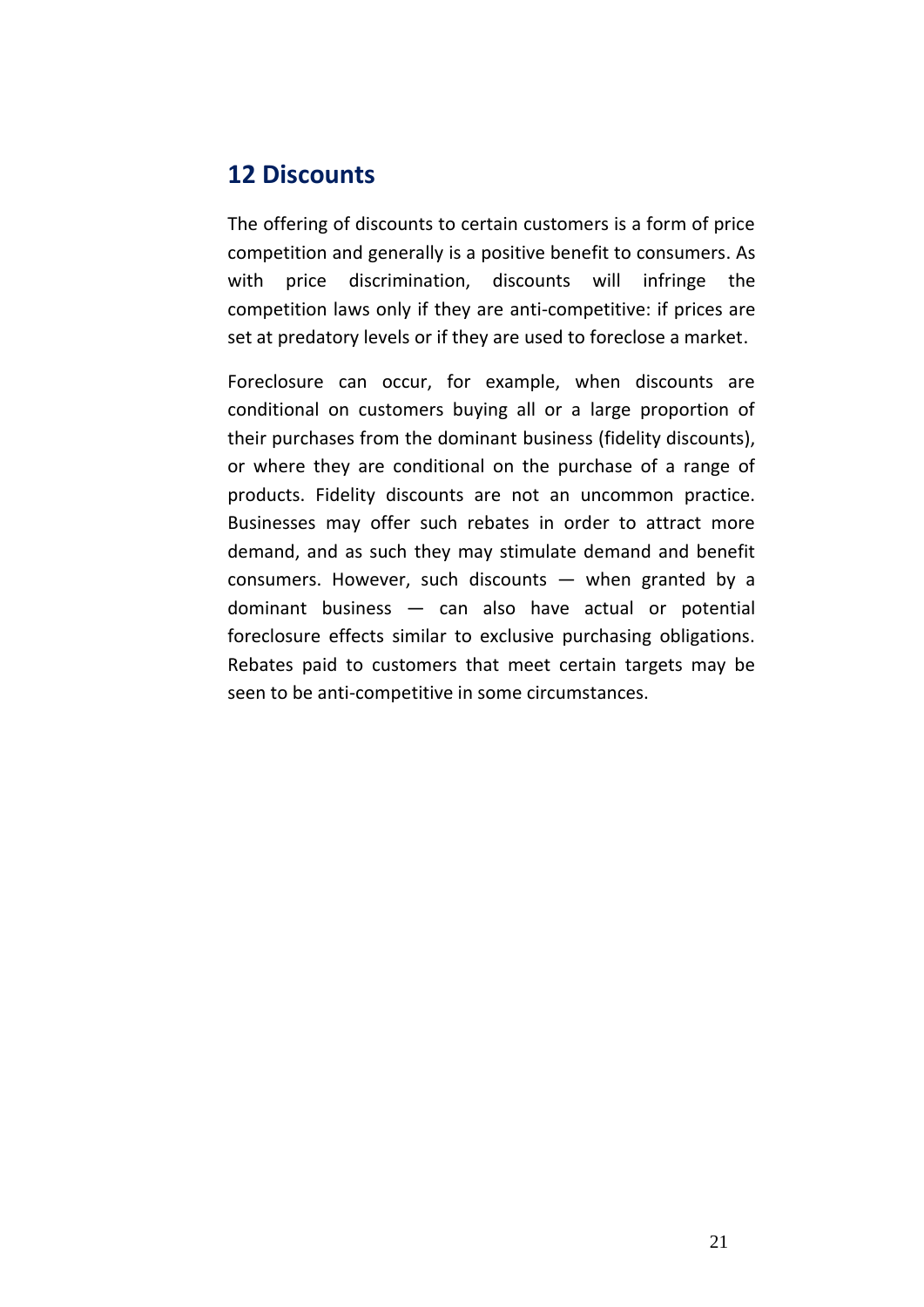#### **13 Predatory Behaviour**

Predatory behavior, in particular through pricing, is a practice where prices are set so low as to eliminate one or more competitors and threaten the competitive process itself. In these circumstances, consumers may benefit in the short run from lower prices, but, in the long term, weakened competition will lead to higher prices, reduced quality and less choice. Distinguishing predatory behaviour from legitimate competition is difficult. Since the main objective of competition policy is to create conditions where consumers benefit from effective competition, the distinction must be drawn between low prices that result from predatory behaviour, and low prices that result from legitimate competitive behaviour. This is not an easy distinction to make and there have been relatively few EU cases where predation has been proven. The European Court of Justice has stated that where prices are below the average variable cost of production (variable costs are costs which vary with the amount of output produced), predation can be be presumed.<sup>6</sup> In the normal course of business, selling at below average variable cost is unlikely to be rational and could be taken as conclusive proof of predation. A business failing to cover its variable costs (or pricing below its average variable cost) is, on average, making losses on each unit of output it supplies.

Selectivity in applying discounts or other forms of targeted behavior by dominant firms constitute forms of behavior relevant to considerations in this area of competition law. Intent of a party in setting prices as well as use of other variables of competition to achieve similar ends can also be relevant to assessments in this area which CICRA may take into account when assessing concerns around predatory behaviour.

<sup>6</sup> Case C 62/86 AKZO Chemie BV v Commission [1993] and Tetra Pak II [1997] 4 CMLR 662.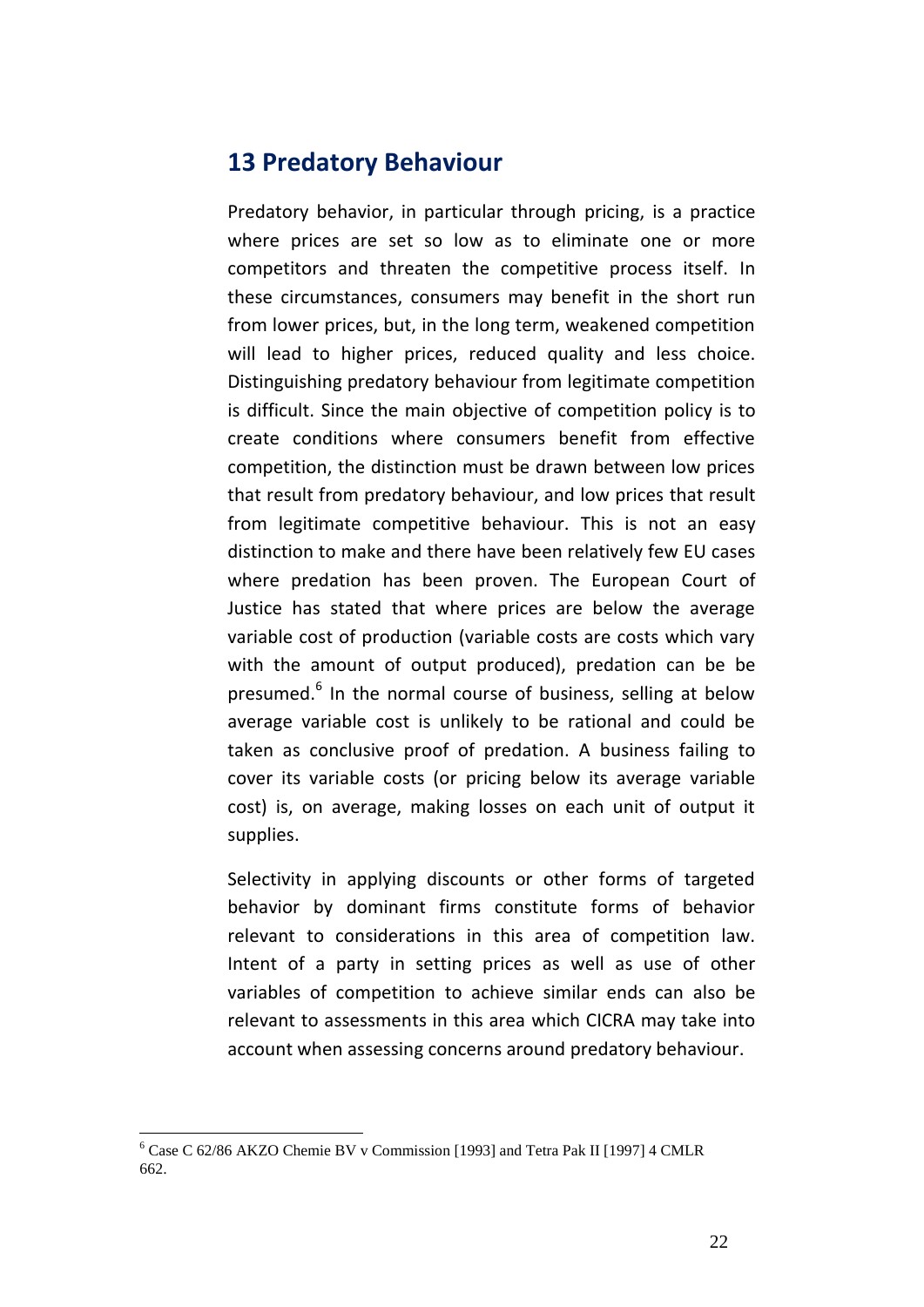#### **14 Intentions**

Where prices fall between average variable costs and average total costs, CICRA would need to consider evidence on the dominant business's intentions before establishing whether its behaviour is predatory. Pricing in this range for short-run periods will often be a rational strategy for a business and represent legitimate competition. In that case, it would not be an abuse. If, however, prices were set at this level as part of a strategy to eliminate a competitor, this conduct would be considered an abuse. In addition to the evidence on costs explained above, the following areas of evidence on the business's intentions may be relevant:

 **Whether there is evidence of incremental losses** – predation is strategic behaviour whereby a business accepts short run losses in order to eliminate a competitor so as to charge higher prices in the future. The alleged predatory strategy therefore should lead to incremental losses for the business in the short run. In *Compagnie Maritime Belge*, the European Court of First Instance cited the fact that the parties 'admit having reduced their earnings' as evidence of an abuse**.** If, however, the alleged behaviour results in the business making higher profits (or lower losses) than it otherwise would, then that behaviour would be legitimate competition and would not be an abuse. Thus, where a business could demonstrate that its behaviour was increasing its profits (or reducing its losses), that particular behaviour would not be predatory.<sup>7</sup> The assessment of whether an action has resulted in higher or lower profits can be very complicated. Difficulties can arise in determining the appropriate comparison. Where the action is a straightforward price cut,

<sup>7</sup> *Compagnie Maritime Belge Transports SA and Others v Commission* [1997] 4 CMLR 273.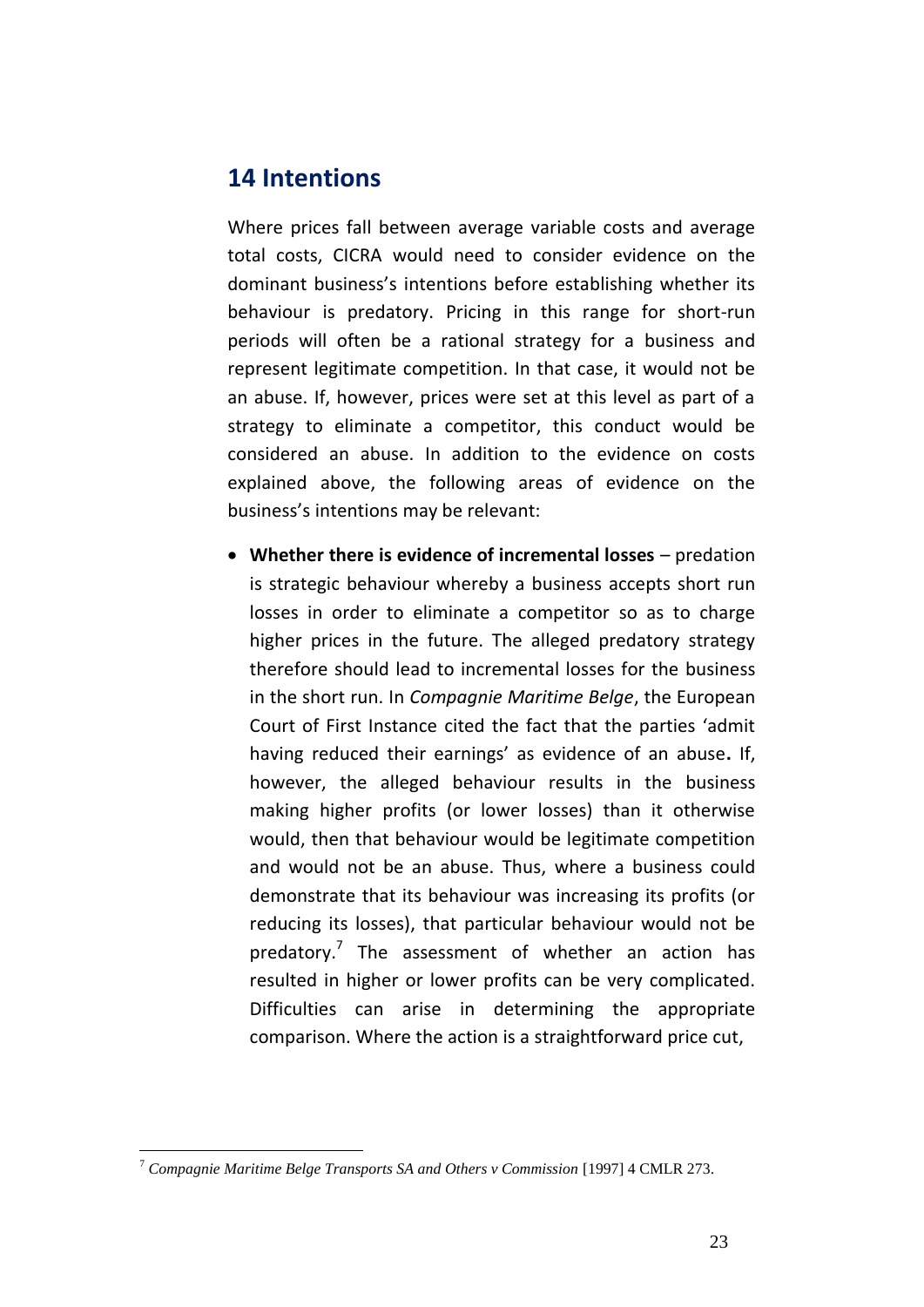the best comparison is between the business's profits before and after the price cut. Where the price cut occurs at the same time as a new entrant enters the market, however, the incumbent business's profitability prior to the price cut is less useful, as its profitability would have been reduced by the new entrant in any case.

- **Other evidence on the behaviour of the business** in some cases the behaviour of the business will indicate whether there is intent to behave predatorily against a rival. The actions of a business that targeted its price cuts against a new entrant, while maintaining its prices elsewhere, would be consistent with predation. Conversely, price-cutting across the board, not just in the areas where it competes with the new entrant, is not evidence of intent. Other evidence might include the timing of the action, whether the action follows a pattern of aggressive pricing or is a one-off, whether the business engages in 'dirty tricks', or any other relevant evidence.
- **Documentary evidence** in some instances, documentary evidence may determine whether a business intended to behave predatorily.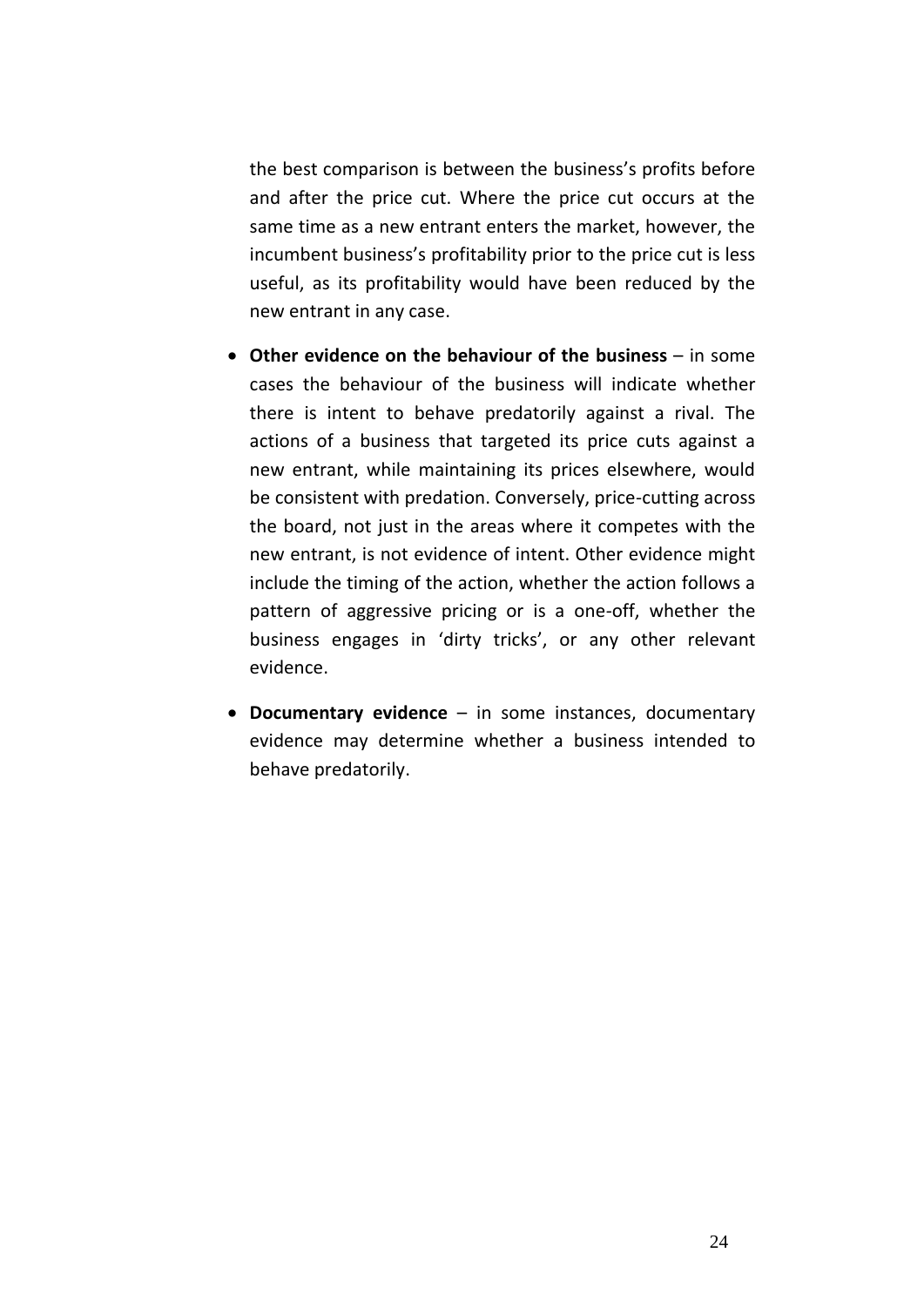### **15 Feasibility of recouping losses**

Predation involves businesses incurring short-run losses so that they can increase profits in the long run. In the short run, the business incurs losses in order to eliminate competitors. In the long run, it will expect to recoup the losses by charging higher prices (or offering less favourable terms). Predation works only if the business will be able to recoup its short run losses by charging higher prices in the future – which will be possible only if the business will not face significant competition in the future, for example from new entrants.

A dominant business can be expected to recoup losses in a market where it is already dominant. Consequently, the question of feasibility is likely to arise only where a dominant business is alleged to be engaging in predation in a related market where it is not currently dominant. In *AKZO* and *Tetra-*Pak II<sup>8</sup> the European Court of Justice found the businesses' conduct to be an abuse without explicitly considering whether recouping losses would be feasible. CICRA therefore does not consider that it necessarily would be required to establish that recoupment was feasible.

<sup>8</sup> Case T-83/91 *Tetra Pak v Commission* (Tetra Pak II) [1993] ECR II-755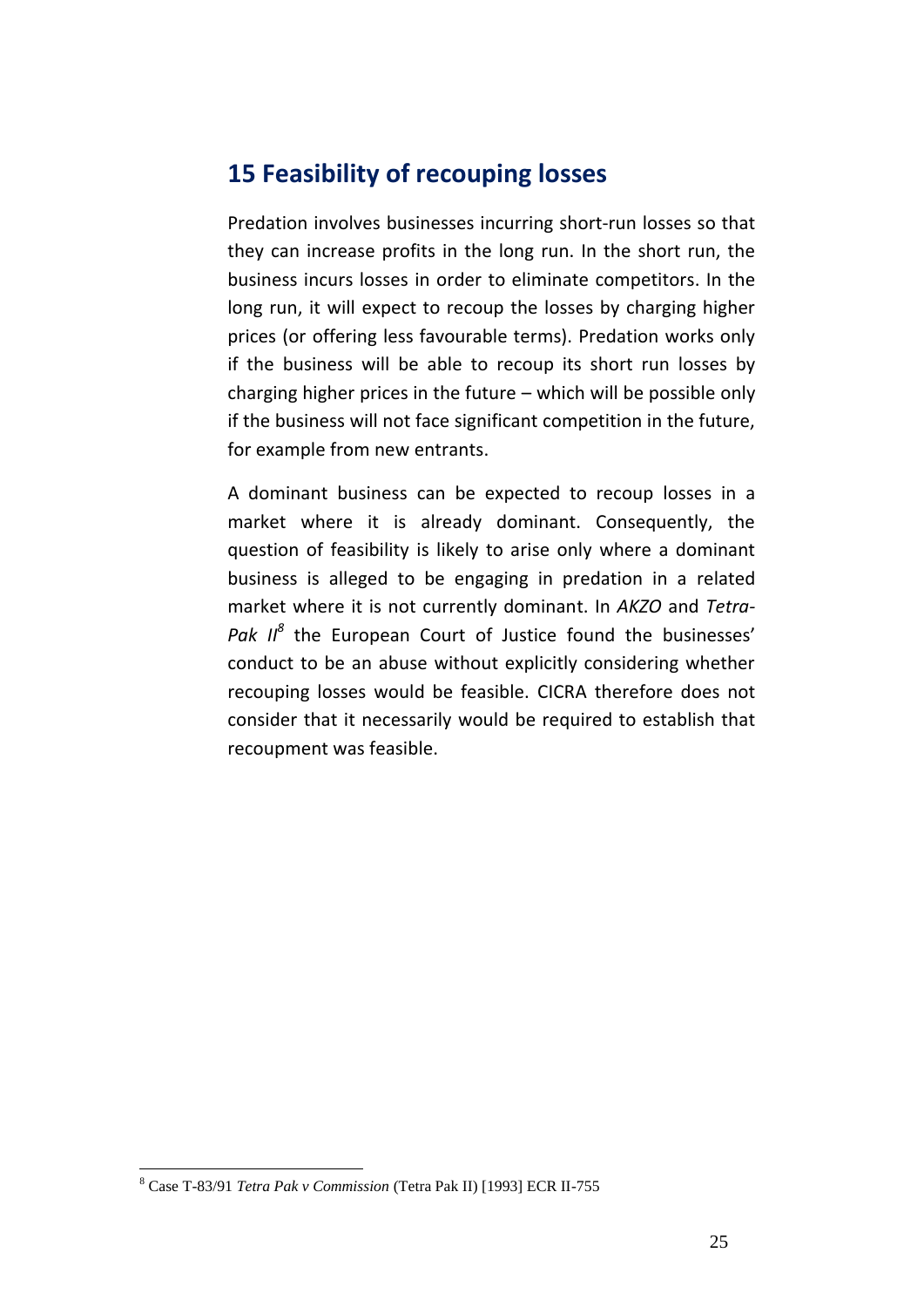### **16 Vertical Restraints**

Vertical restraints are arrangements between suppliers and purchasers that restrict the commercial freedom of one or more parties. They differ from horizontal agreements because they are arrangements between businesses at different stages in the supply chain, including between manufacturers and retailers. The same principles apply in the supply of services or property rights.

Vertical restraints can produce anti-competitive effects but they may also produce benefits which can outweigh any anticompetitive effects they produce. Any assessment of the effects of a vertical restraint needs to take account of both its potential anti-competitive effects and any countervailing benefits. While not all vertical arrangements are anti-competitive, the risk of anti-competitive effects is much higher when an arrangement includes a dominant business. European case law suggests that when a dominant business signs up customers to exclusive contracts, this is very likely to constitute abusive conduct.

Vertical arrangements are discussed in more detail in CICRA Guideline 11 – Vertical Arrangements.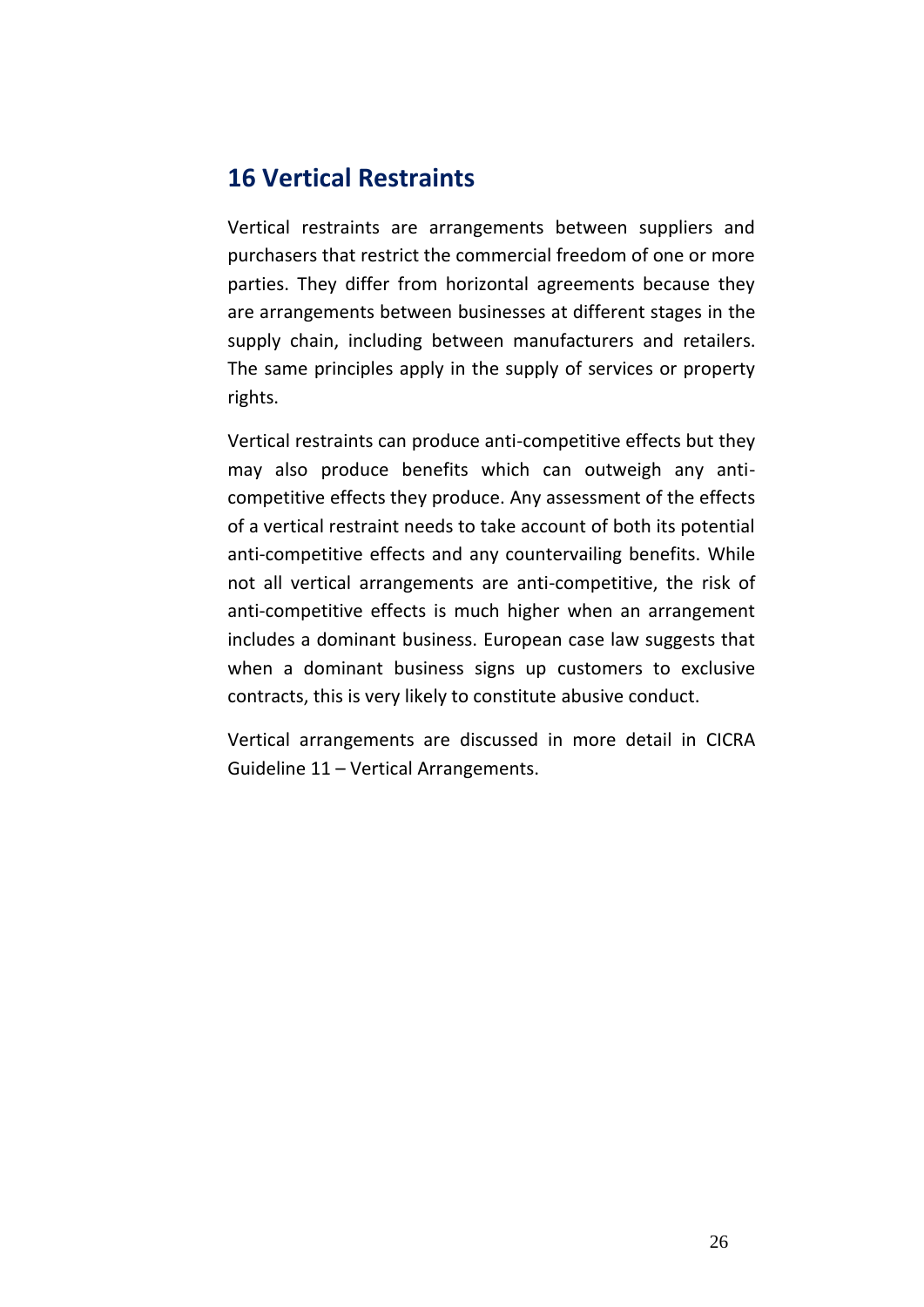# **17 Refusal to Supply**

In general, businesses should be free to contract with who they choose and obligations to do so need to be justified. The European Court of Justice established in *Commercial Solvents* that refusal to supply an existing customer by a dominant business can be an abuse if no objective justification for the behaviour can be provided. $9$ 

Obvious justification for a refusal to supply might be that the customer had poor creditworthiness, or that supplies were cut for a temporary period due to capacity constraints. Another example of justification for a refusal to supply may be where it is based on genuine health or safety considerations. A key question in each case is whether the issue cannot be dealt with by less restrictive means.

A refusal to supply might also be used to impose a vertical restraint: a manufacturer imposing a selective distribution system is, by definition, refusing to supply outlets outside the system, in which case the principles explained above would apply. In other cases, refusal to supply may be used to exclude certain competitors, particularly in up-stream or down-stream markets.

<sup>9</sup> Cases 6 and 7/73 *Commercial Solvents v Commission* [1974] ECR 223, [1974] 1 CMLR 309.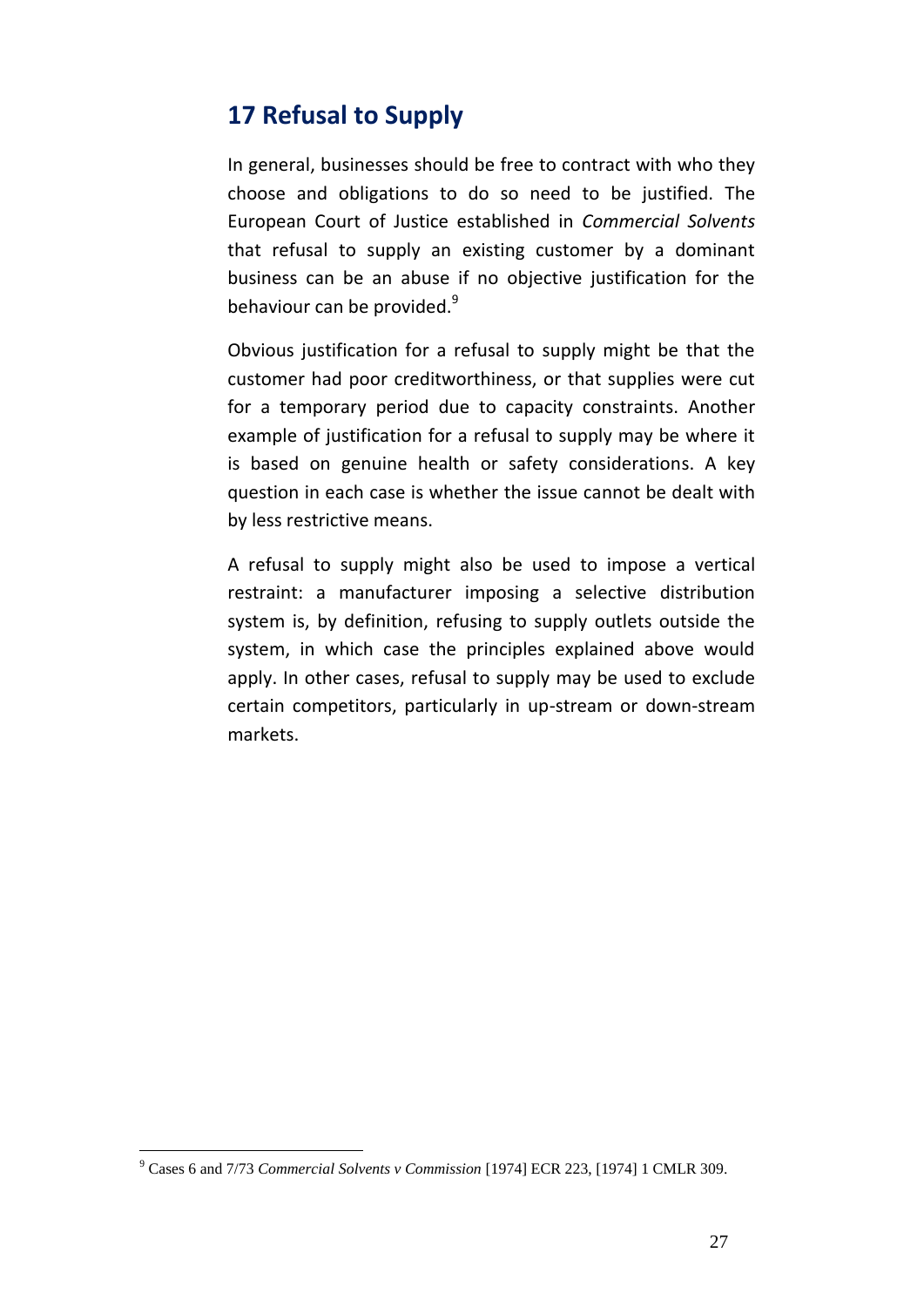More recent cases of this type have raised the question of whether the dominant business is abusing ownership of an essential facility. A facility can be viewed as essential if access to it is indispensable in order to compete in a market and duplication is impossible or extremely difficult owing to physical, geographic or legal constraints (or is highly undesirable for reasons of public policy). $10$  Potential examples include ports, bus stations, utility distribution networks and some telecommunications networks. In general, ownership of an essential facility confers a dominant position. The refusal of access may then constitute an abuse. Essential facility questions have arisen in small islands like Jersey and Guernsey, where there may be only room for one facility.

<sup>&</sup>lt;sup>10</sup> Judgment of the ECJ in Case C-7/79 *Oscar Bronner v Mediaprint and Others*, in particular the opinion of AG Jacobs, paragraphs 47 & 65.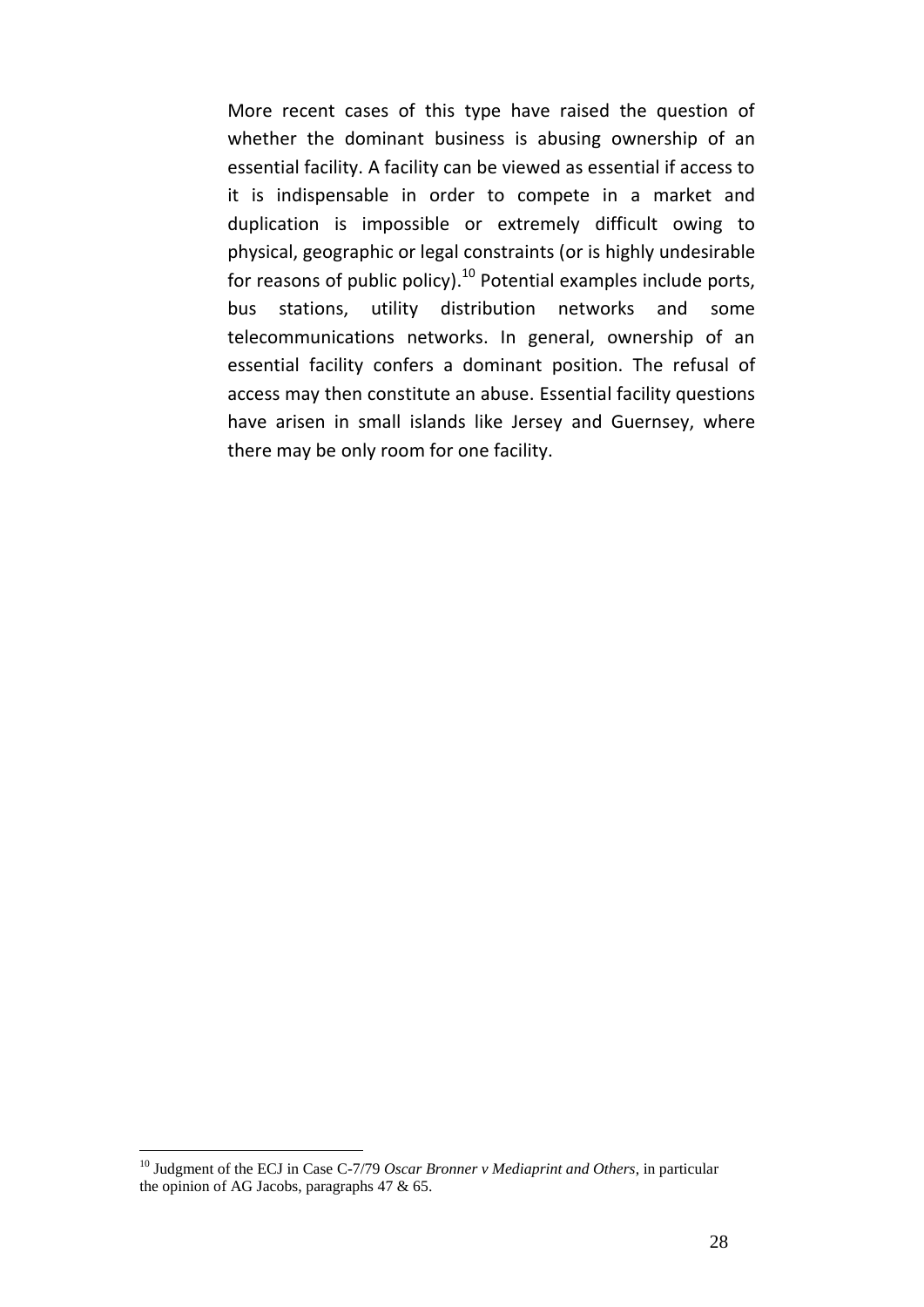#### **18 Abuse in related markets**

As explained at section 2 above, the test for abuse of a dominant position under the competition laws in the Channel Islands involves two elements: whether a business is dominant, and whether the business is abusing that dominant position. It is not necessary to show that the abuse was committed in the market which the business has a dominant position. In certain circumstances, the abuse of dominance prohibition may apply where a business that is dominant in one market commits an abuse in a different, but closely associated, market. This principle was laid down by the European Court of Justice in the case of *Tetra Pak II<sup>11</sup>* .

#### **19 Conclusion**

The examples described above illustrate dominant company practices that may amount to abuse, but they do not constitute an exhaustive list. It is intended that this guideline assists in better informing businesses as to the nature of assessments under the relevant provision in the laws through a discussion of how similar provisions are interpreted and applied in other jurisdictions. The main question will be whether the conduct either exploits the business's customers, or reduces existing or potential competition without any objective justification, thereby maintaining or expanding the business's dominance.

<sup>11</sup> Case T-83/91 *Tetra Pak v Commission* (Tetra Pak II) [1993] ECR II-755